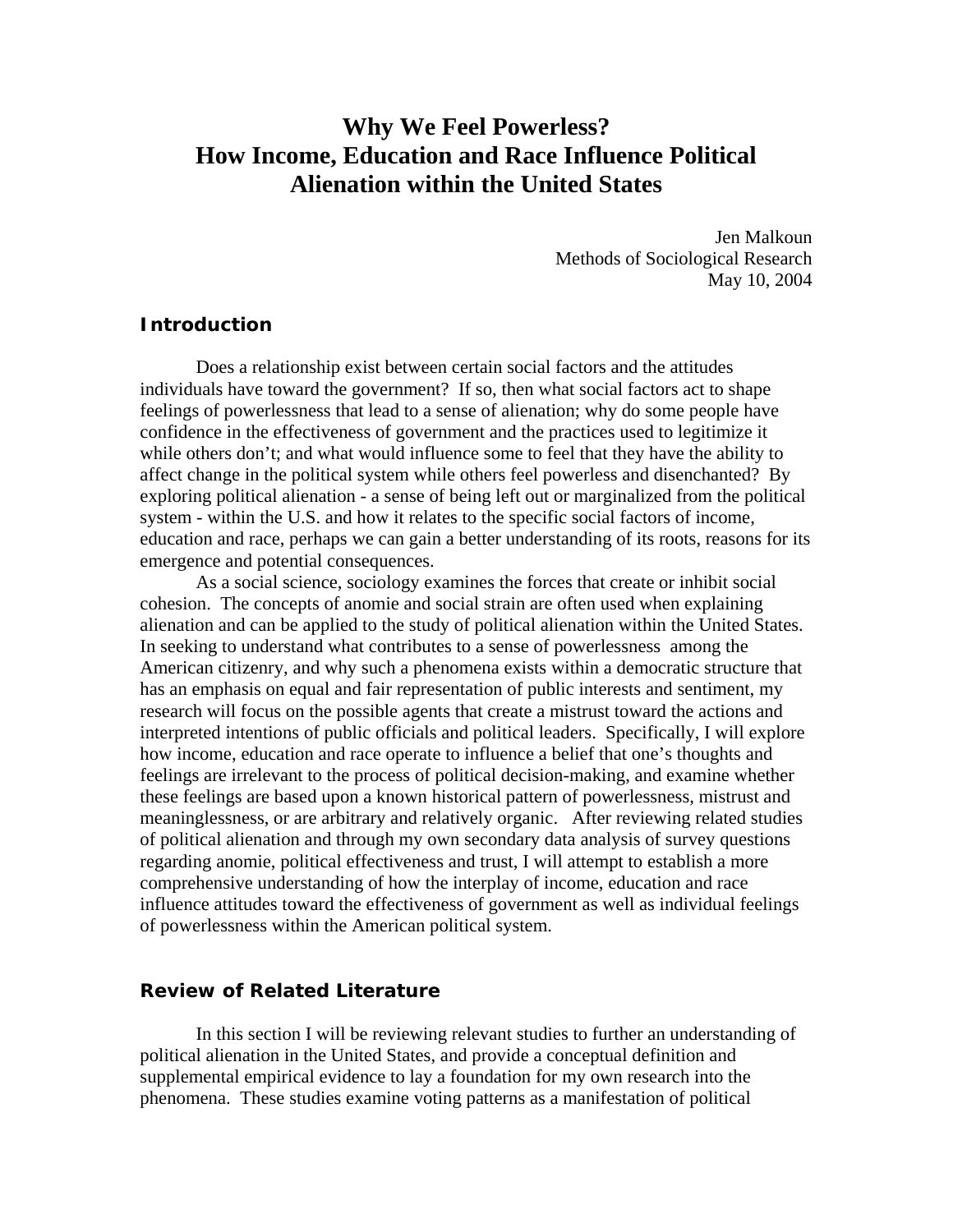alienation, and the influences of such feelings are relevant in exploring the reasons why people choose not to participate.

 Building an understanding of why certain individuals/groups participate in electoral races has been of interest to political scientists and sociologists alike. It is also of particular fascination to both the novice and the professional why abstention from voting occurs in a democracy like the U.S., when the basis of such a state is underwritten by the pillars of participation and representation. It is for these reasons that numerous studies have examined both voting and nonvoting patterns and traits in U.S. citizenry. The following studies on political alienation will serve as a means of exploring this dilemma further.

As researchers like Johnson, Hays and Hays (1998) have illustrated, it is important to identify political alienation as a concept measured in terms of its multidimensionality: internal efficacy, the extent to which one feels personally capable of exerting an effect on the political system; external efficacy, the extent to which one feels that the government and institutions are responsive to her/his needs and desires; and cynicism or lack of trust in the government to fulfill its obligations, or to do what is right. Borrowing from Robert Merton, "anomie occurs when the norms of a society do not match its social structure" (McIntyre, 166), we can develop an understanding of alienation as a disjunction between the accepted goals of a society and the legitimate means of achieving those goals. Here, we will consider the goal as a free, open and representative democratic society, and the legitimate means as civic participation in the form of voting.

From here, alienated voters can then be placed into two categories: 1) voting as a form of protest, influenced by cynicism (Sifry, 2000; Southwell, 1998); and 2) nonvoting as a rational decision, influenced by internal efficacy and/or external efficacy (Callahan, 1998; Herring, House and Mero, 1991; Shearer, Morris and Doppelt, 1998; Shienbaum, 1984). The following studies will be divided in terms of these categories with an additional section on political alienation in terms of its time and place – locating it within an historical context (Schoultz, 1978; Shienbaum, 1984; Wolfing, 1990). It is important to note that within all of these works a common thread is revealed - political alienation, in terms of voter turnout or citizen participation, is not a matter of apathy on behalf of the population. Instead, each study serves to illuminate the notion that it is more than a sense of carelessness or ambivalence that contributes to disengagement, it is a profound feeling of disconnectedness, disaffection and severance from the political system. The norms of voting that serve to legitimize the structure of democracy do not match up.

### **Voting as a Form of Protest**

 In both their studies, Sifry (2000) and Southwell and Everest (1998) examine the concept of what Southwell et al. terms the "protest voter." Measuring alienation in terms of cynicism, lack of trust in the government, this subgroup of the population is characterized by its use of voting as a means of sending a message to those within the status quo. Rather than abstain from casting their votes, these voters utilize the process as a mechanism of relaying dissatisfaction and discontent. Using the National Election Studies (NES) to measure national disaffection with the government over a period of four decades, Sifry indicates, "the percentage agreeing that 'people like me don't have any say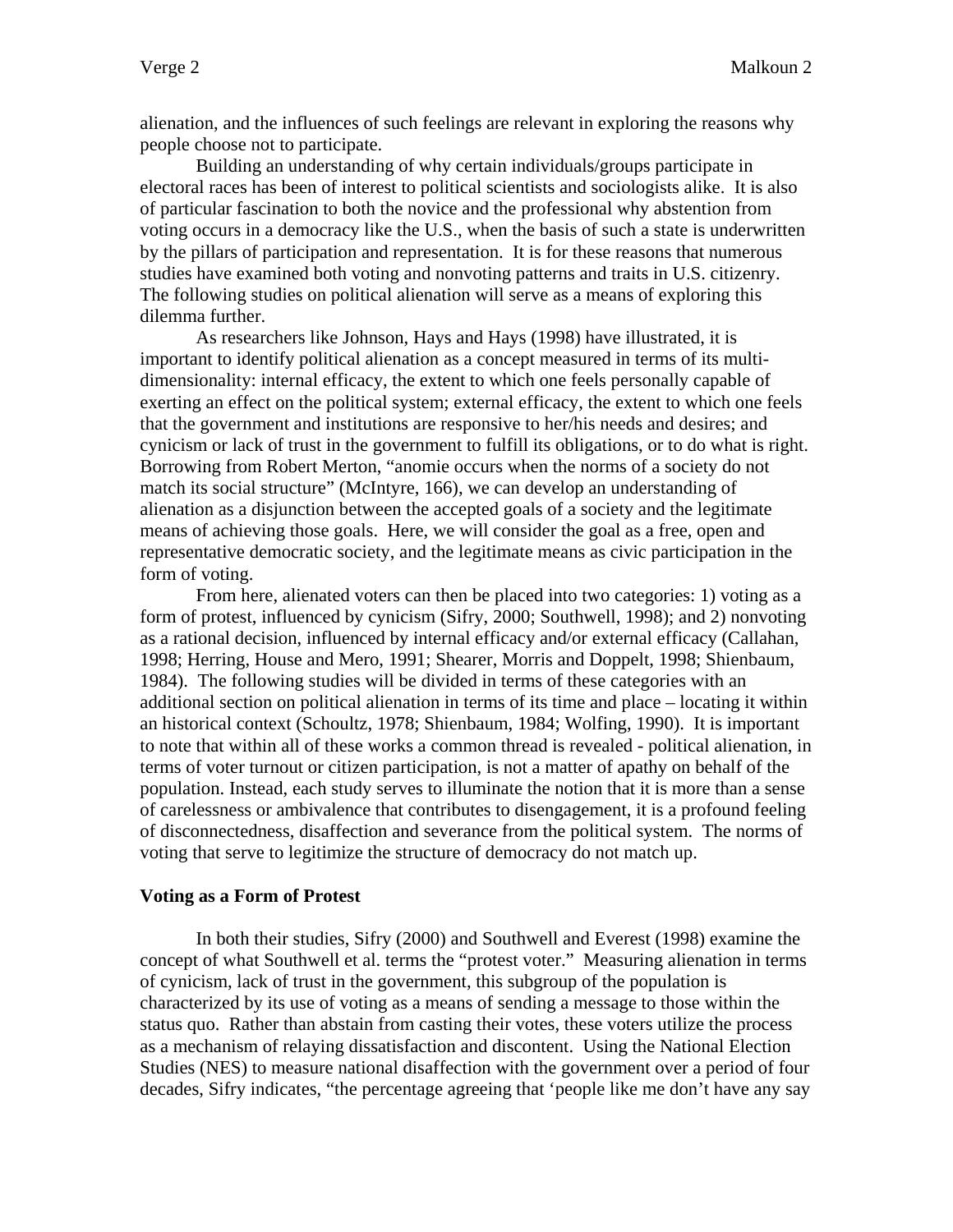about what the government does' rose from 31 percent in 1952 to 53 percent in 1996" He also finds that just as internal efficacy has increased in the recent decades, so has cynicism, a growing distrust in the government and its actions. And it is this cynicism that draws people out to vote for candidates like Jesse Ventura, Paul Wellstone, Ross Perot and Bernie Sanders, each a politician whose image is one of an "outsider" and appeals to a population feeling outside the political system, the politically alienated.

With her study of the 1992 presidential election, Southwell et al. (1998) illustrates how the candidacy of Ross Perot drew the politically alienated out to the polls as an outlet for disaffection (1998). She writes, "fourteen percent of those who voted for Perot, or about 2.6 percent of the electorate, indicated that if Perot had not been running, they would not have voted" This can be explained, as Southwell et al. indicate, by the political cynicism of respondents to such survey questions as, "How often do you trust the government to do what is right?" and "Is the government run for the benefit of all or for a few big interests?" While the alienated are less likely to vote, that does not mean they don't, exemplifying the notion that politically alienated persons are not apathetic; rather the political system, its processes and candidate policies do not resonate with them. What mobilizes the alienated is a sense of connection, a feeling that what they think, feel and do matters to the overall process of the system, that those in power respond and they can be trusted.

Just as Sifry(2000) found, Southwell et al. (1998) discovered specific traits of those who felt politically alienated, whether they harbored feelings of cynicism, internal inefficacy, or external inefficacy. These traits can be identified in terms of demographics. "The standard demographic variables of age, education, gender and family income show a strong relationship to the voting decision" (Southwell et al., 1998). While Southwell et al. found that the middle aged, middle income and highly educated comprised those who are more likely to vote, Sifry (2000) adds the components of race and occupation as a part of the demographic measurement to illustrate their negative relationship to voting. "People are more likely to believe that they 'don't have any say' if they are black rather than white, are poor rather than well-off, have a limited education compared to a college diploma or postgraduate degree, or work in a blue-collar jobs rather than white collar or professional fields."

These two studies serve to illustrate the image of the politically alienated as those who feel disaffected and detached from the political system, its processes and its candidates. In her analysis of the 1992 election, Southwell et al.(1998) shows how cynicism is unrelated to voter turnout. In fact, it was the lack of trust in the two party system, in the status quo, that drove the nonvoters to vote in protest. These studies contradict the notion that nonvoters are apathetic and don't care about politics. Rather, they have nothing to connect with, nothing to tell them that their votes matter, and that the government can be trusted.

#### **Nonvoting as a Rational Decision**

This section will focus on studies that show nonvoting as a rational decision on behalf of the citizen. The level of internal and external efficacy of the nonvoter influences this action. The four studies that will be reviewed all indicate a reciprocal relationship between those who do not vote and the policies of the candidates running for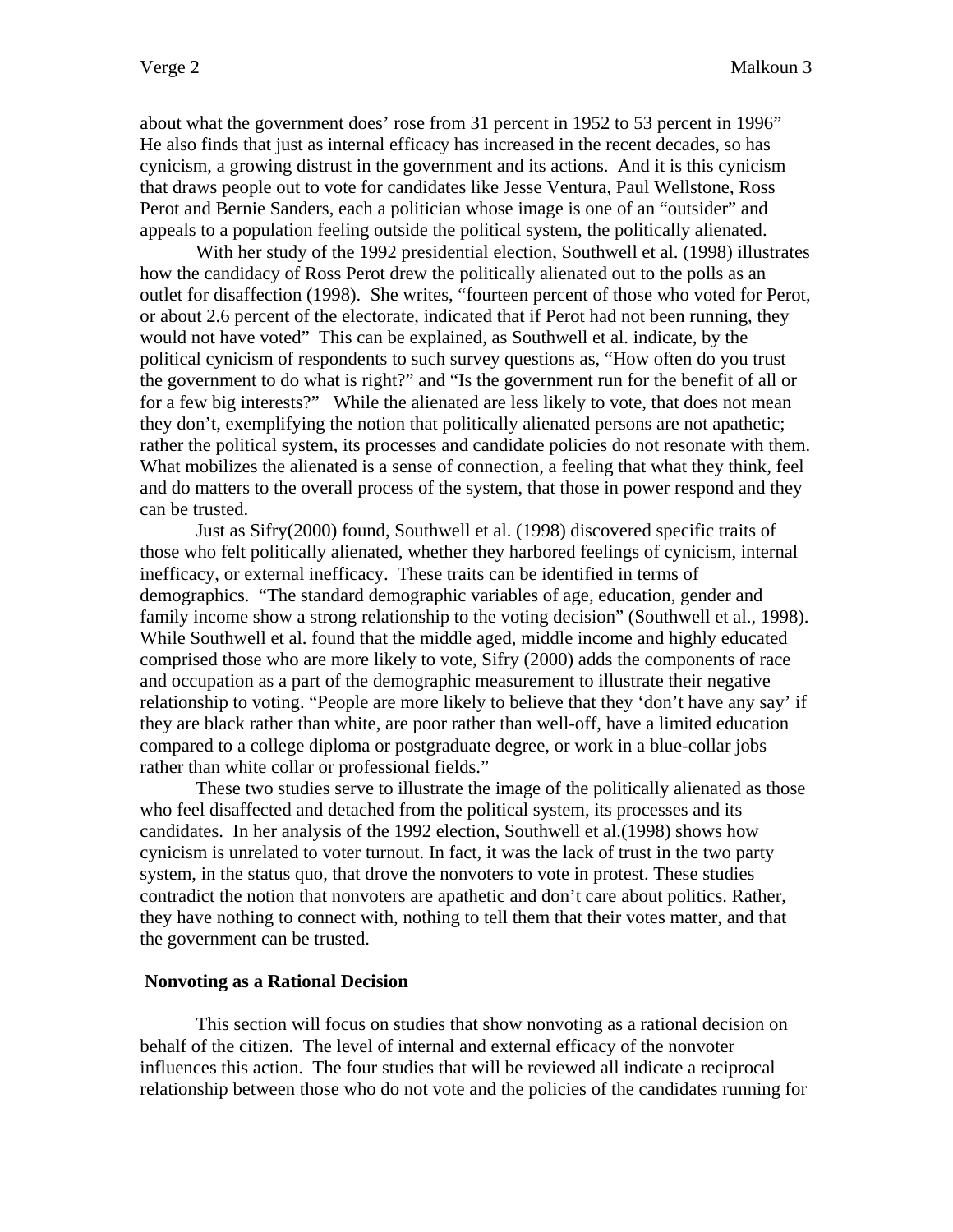office. Levels of internal and external efficacy correlate negatively to voting. If the voter feels that s/he has no affect on the system, if the voter feels that the government is unresponsive to her/his feelings and needs, then the individual will abstain from participating in an election. This then serves to further separate the populations of those who vote and those who don't in terms of the political agendas of the candidates. We will see again here that demographics such as income, race, age and education in relation to popular policies work to influence the levels of internal and external efficacy of voters.

 In her book entitled *Beyond the Electoral Connection*, Kim Shienbaum(1984) formulates her concept of the political system in the United States as one composed of the haves and the have-nots (1984). Through this lens she lays the foundation of her framework: a system based upon, operated by and beneficial to the population of the haves, those who are of the middle to upper income, middle aged and highly educated. Focusing on these components, Shienbaum recognizes that those who do not benefit from the system, those whom the policies and processes don't benefit or include, will adopt a feeling of powerlessness and frustration and will react with disengagement. This group tends to be comprised of the less educated, who also tend to be in the lower income group and oftentimes young. It is these people who do not have the skills or resources to participate in a political system that requires the allocation of both time and money. And their lack of participation, fueled by a sense of powerlessness and inefficacy, serves to perpetuate the cyclical correlation between alienation, political involvement and popular policies. They are outside the system and remain as such.

 Herring, House and Mero (1991) explore this concept as they study racially based changes in alienation within the United States. Using data from the NES from 1964 to 1984, they discovered that "changes in political alienation were generally differentiated by race and reflective of issues and events that were at times divisive and politically salient" (Herring et al., 1991; p132). Here, Herring et al. identify the changes in alienation as correlating to the advanced popular policies. From the data gathered, "blacks' levels of alienation increased much more rapidly than those of nonblacks from 1968 through 1972, dropped below the levels of nonblacks from 1980 through 1984 … the differential trends are in accord with what would be expected from the significant changes in race-related federal policies which turnovers in presidential administrations in 1968, 1976, and 1980 produced" (Herring et al., 1991; p132). This study provides support for the Shienbaum's(1984) concept that those who are not the beneficiaries of the process will not engage in it, because the policies of the times neglected the needs and desires of the black population, voter participation decreased, and therefore, representation was not proportionate. This study also serves to illustrate the influence of internal and external efficacy on political alienation. Because the black voters felt personally powerless and intentionally ignored by the government, alienation increased.

 Another study to examine nonvoting as rational was conducted by David Callahan through his research on the correlation between the urban poor and political alienation (1998). Callahan looks at internal efficacy as a source of political estrangement within the urban poor by using case studies of impoverished neighborhoods within three U.S. cities, New York, Miami and San Francisco. He writes, "Matching up census tract data from 1990 and turnout reports at the precinct or assembly district level, a clear pattern is evident that parallels national trends: the poorest registered city dwellers vote by 15 to 25 percentage points less than the wealthiest" (Callahan 1998). He also takes care to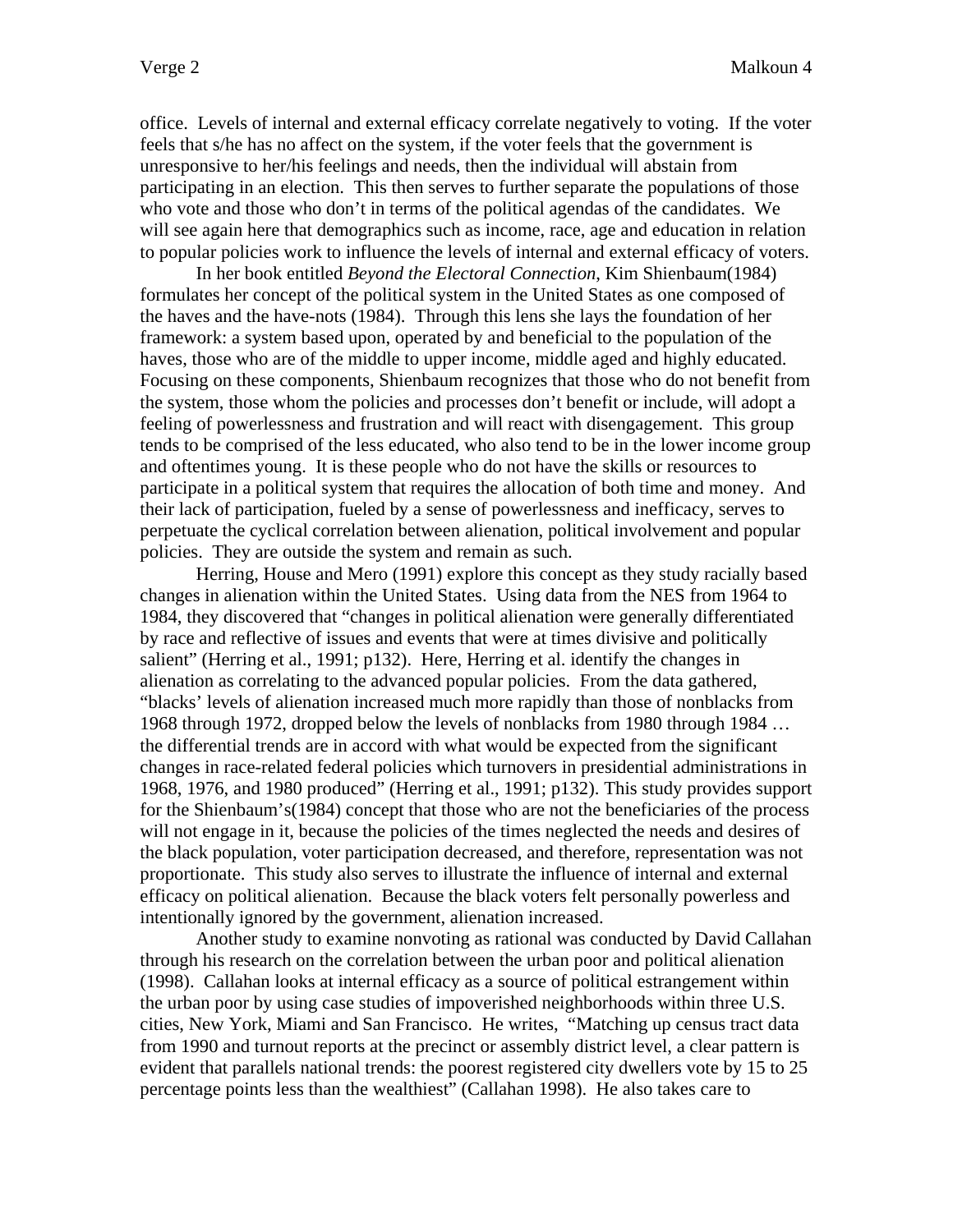identify the "vicious cycle at work" – the urban poor, those who are less likely to vote, are in the most need of public assistance - if they don't vote, they won't be addressed, and if they aren't addressed, they won't vote.

 Using the 1996 elections, Shearer, Morris and Doppelt(1998) identify five subgroups of nonvoters: *doers, unplugged, irritable, don't knows,* and *alienated*. While dividing them based upon the demographics of age, income and education as well as answers to survey question regarding attention to politics and political opinions, Shearer et al. also recognize common traits that cut across all five subgroups in comparison to their counterparts – voters. All five groups were disproportionately young, not yet having turned thirty; they were significantly less educated than the general population, earning less than or equal to a high school degree; their household incomes were lower, 48 percent below \$30,000 a year; they were mostly minorities; and they were less likely to follow politics (Shearer et al., 1998).

Drawing a connection to the studies by Callahan and Shienbaum(1998), Shearer et al.(1998) continue to show how those feeling the least connected, who feel the least benefited by the process, who feel internally as well as externally ineffective, will more likely disengage from the norm of voting. Reinforcing the notion that nonvoters are not apathetic, Shearer et al. write, "Overall, 41 percent of the likely nonvoters reported engaging in at least one of four quasi-political activities: volunteered with a charity or other nonprofit organization; contacted a federal, state or local representative; attended a political meeting; or contacted their local newspaper" (p24). It is not a decision made in haste or carelessness, but rather a rational choice, almost as if to say: "If I'm not taken into consideration within the policies, then why should I participate? If I have no baring on the outcome of the process, if what I say and feel doesn't matter in the grand scheme of political decision making, then why should I take day off of work, lose money and time for something that I am not even important to?"

#### **Alienation in Time and Place**

 In this section I would like to review studies that have placed political alienation in a broader historical or cultural context. Departing from the definition of political alienation stated earlier, Lars Schoultz examines what he calls political normlessness within voters of the United States in comparison to those of Argentina, a country thought to have widespread political normlessness from 1955 to 1973 (1978). Normlessness, as defined by Schoultz is a break between the perception of norms and actual actions. As referred to before in the paper, voting is considered to be a norm used to legitimize the political structure of democracy. Enactment of this norm, shared belief or value, reinforces and legitimizes democracy. While Schoultz recognizes the negative relationship between socioeconomic status and normlessness within the U.S. – an increase in SES correlates to a decrease in political normlessness - he makes an important addition to this already established concept. He asserts that when examining political alienation, especially in the United States, a state underwritten by a belief in democracy that leads to expected norms and values, one needs to factor in culture as an influential variable. He contends that a third variable in conjunction with SES is at work, "an intervening variable – the expectation of political equality – exerts a differential impact upon politics in the two societies" (Schoultz, 1978, p102). Here, Schoultz illuminates the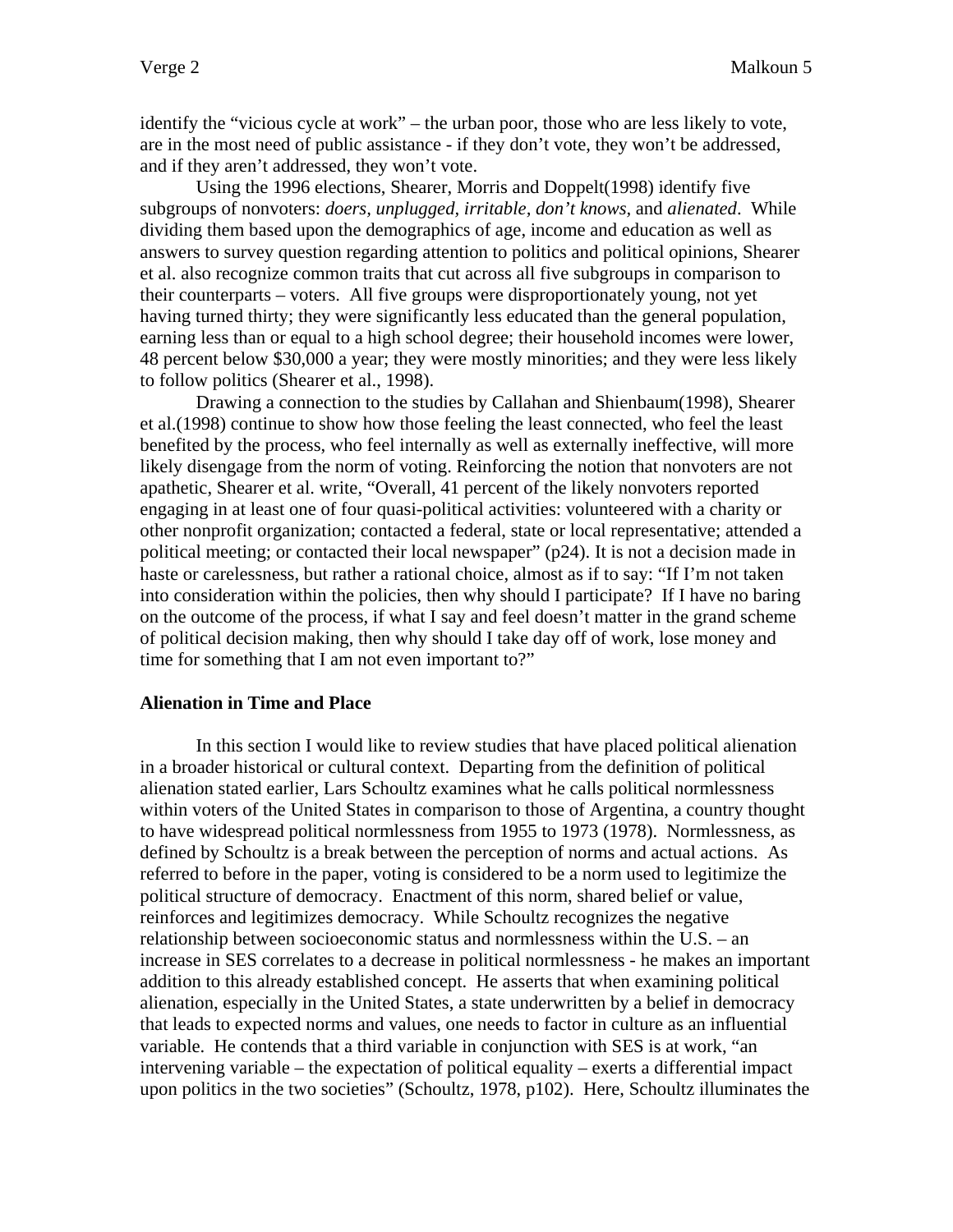influence of culture upon political normlessness in his comparison of America's history of democracy and the government of Peron in Argentina)and he recognizes that SES, internal and external efficacy as well as cynicism contribute to normlessness.

 Wolfinger, Glass and Squire add to this notion of culture as a contributor to political alienation with their study comparing American voters to other democratic states (1990). Through their research Wolfinger et al. find that the U.S., in comparison to other democratic states, has the lowest voter turnout but higher ratings of public confidence and trust in the government. What could be the cause(s) for this disparity between voter turnouts? Wolfinger et al. attribute it to the differential denominators used to measure turnout in the U.S. and Europe, and conclude that low voter turnout in the U.S. cannot be used as an indicator of political alienation. Although this may be true, I would have to argue that Wolfinger et al. failed to include nonvoters in the data assessed, and it is precisely this segment of the population that would have feelings of mistrust and low confidence in the political system, for as established earlier, it is those who benefit from the process who are more likely to have benevolent feelings towards the system and choose to participate. However, Wolfinger et al. do shed light onto an important element involved when calculating trust and confidence in the U.S. political system, perhaps even unintentionally: the expectation and belief in democracy as the basis for political engagement. Considering this element would allow us to gain an explanation as to how low voter turnout, on an international scale, allots for high confidence. Those who vote have a stake in the success of the system; they also tend to benefit the most from its process. Therefore, those who do vote would have higher confidence in comparison to those who abstain, with exception of the protest voters who enact the ritual as a result of cynicism – lack of trust in the system.

 Examining political alienation through its dimensions of internal efficacy, external efficacy and cynicism allows us to explore the effects of a variety of independent variables, whether they are race, gender, age, education, or income. It also allows us to place alienation in historical and cultural contexts to better understand the change over time. Through a review of all of these previous studies it becomes apparent that alienation, manifest in not voting, is not a form of apathy – for it has been shown that cynicism leads to protest voting and nonvoting is the enactment of rational thinking - but a disconnection between the structure and its population. The norms, voting, do not meet the goals of the structure: politics are not inclusive and representative; rather the process has come to symbolize a system beneficial for a few and unresponsive to many. If we apply Merton's theory of anomie to the politically alienated Americans, we may discover two distinct categories: those who choose not to vote and those who choose to vote in protest. While they may share similar dimensions of alienation, we can also make distinctions to further our understanding and analysis.

## **Methods**

**Samples.** This analysis will examine political alienation measured by efficacy for three influencing agents: income, education and race. The data used has been collected from the General Social Survey (GSS), a multi-stage cluster design, and the survey interviews are conducted by the National Opinion Research Center of persons eighteen years of age and older. Through replication the GSS monitors various social issues on the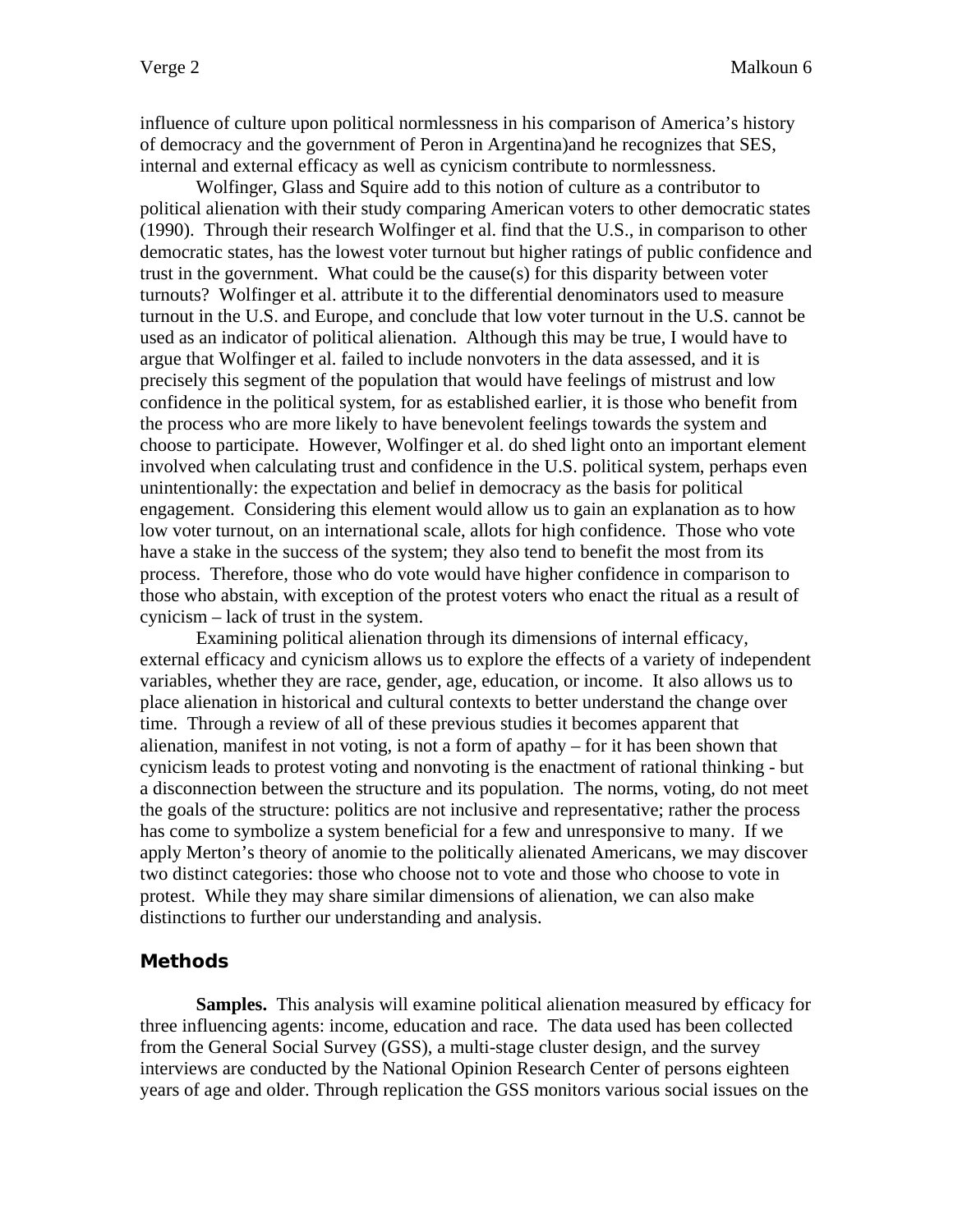basis of a cross-national sample to gain insight into social change and/or stability. I will be using data from the year 1996, with a sample size of 2,904 respondents.

**Indicators of Political Alienation.** In light of the research done by Johnson, Hays and Hays (1998) and Shienbaum (1984), a dimension of political alienation political is efficacy, either or both internal and external. Internal efficacy is measured by sample statements that probe the respondents' belief intheir own individual ability to understand and have influence over the actions or policies of government bodies; examples of such statements from the GSS are: "People like me don't have any say about what the government does," or "I think most people are better informed about politics and government that I am," or "The average citizen has considerable influence on politics." The levels of measurement to these responses are nominal: "strongly agree, agree, neither disagree or agree, disagree, and strongly disagree". External efficacy is measured by questions that ask for the respondents' attitudes concerning the responsiveness of the government to the thoughts and feelings of the public as well as the respondents' attitudes towards the effectiveness of the political system. These attitudes are measured by responses to statements like: "Even the best politician cannot have much impact because the way government works." The levels of measurement for these questions are nominal as well." Answers to these survey items indicate a dimension of political alienation, a sense of powerlessness and disaffection from the political system, by measuring the level of the respondent's efficacy. The levels of efficacy will be coded from one to five, with five indicating the highest level of political alienation. The statement I will be using from the GSS to measure the respondents' level of external efficacy is: "people elected to Congress try to keep their promises." To measure the respondents' level of internal efficacy I will use the statement: "I don't have any say about what the government does."

**Measures of Influencing Agents (Independent Variables).** In my re-analysis of the GSS data, I will consider other factors that may have an affect upon the level of a respondent's political alienation for the year of 1996. In order to gain a better understanding of the individuals who are more likely to feel powerless within, disaffected from and dissatisfied with the American political system, I will examine the influence of income and education on both external and internal efficacy. Using the method of elaboration, race will be introduced as a test factor to see the effect on the original relationship observed at the bivariate level of analysis. Each variable will be given a code to represent the respondent's level of income, his or her level of education and race. Income will be coded from one to five, with one representing the lowest income bracket earning an annual income of less than \$1000 per year – and five representing the highest income bracket – earning \$75000 or more a year. Education will be coded from one to five, with one representing an education level equivalent to less than a high school degree and five representing more than a college degree. Race will be coded from one to three, one indicating white; two, black; and three, other.

## **Results**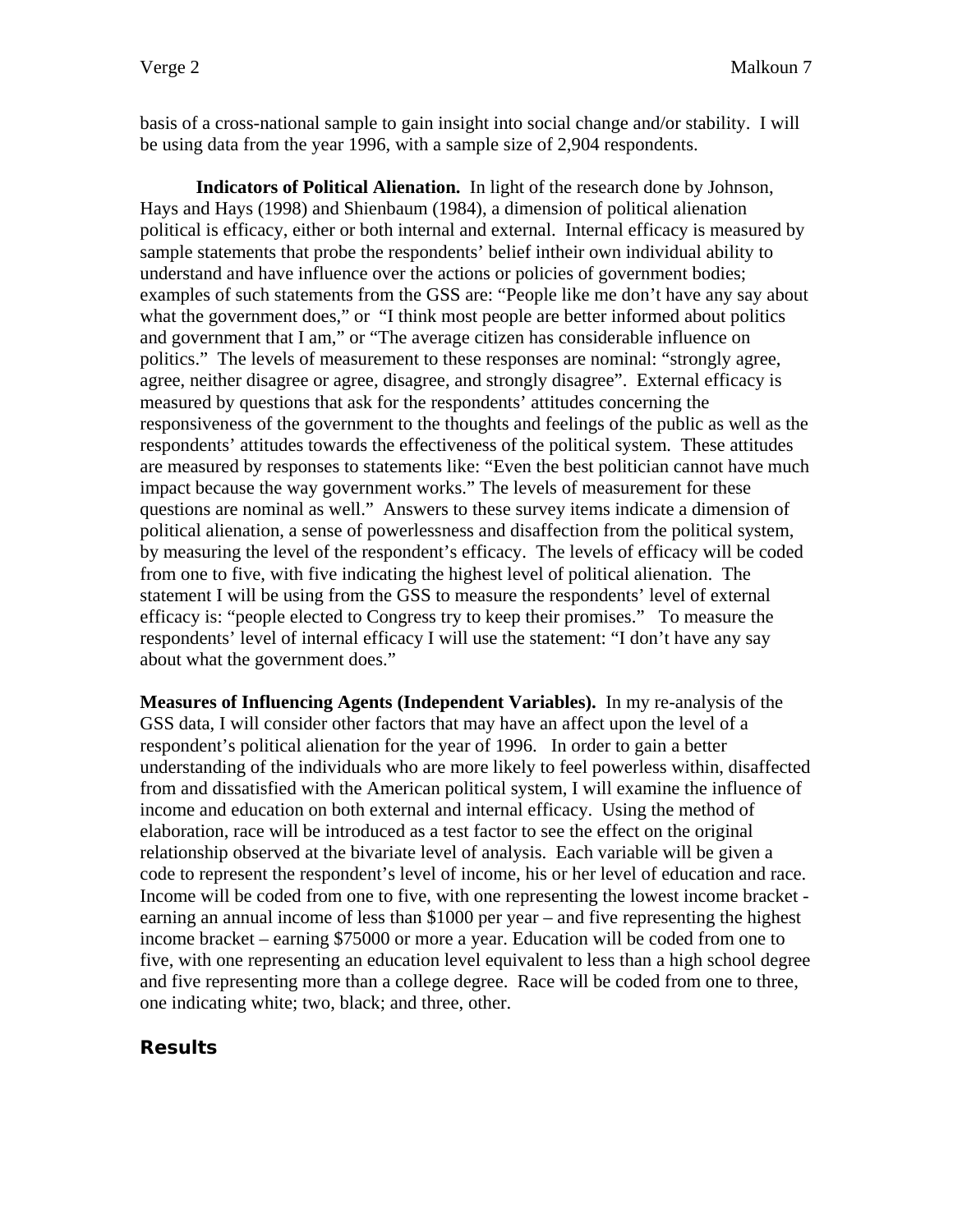Once the data was entered into an SPSS file and coded, a cross-tabulation was completed to test the influences of income and education on the respondents' level of internal as well as external efficacy. As indicated by the chi-square at the bivariate level of analysis (less than .005 considered significant and greater than .005 non-significant), neither education nor income appeared to have a significant relationship to the respondents' feelings of external efficacy. These relationships illustrate that neither varying levels of income nor education bear strong influence on the respondents' attitudes towards the responsiveness or effectiveness of government. As Table 1.1 shows, more respondents across all levels of income have fairly low attitudes towards the responsiveness of government; specifically 36.4% of those in the category of poor (earning less than \$1000/year) disagreed with the statement "people elected to Congress try to keep their promises," whereas 39.5% of the working poor (\$1000 to \$14999/year), 43.2% of the working class (\$15000 to \$39999), 37.8% of the middle class (\$40000 to \$74999) and 45.2% of the upper class (\$75000 and above) felt the same. Table 1.2 (Appendix A) reveals that the relationship between levels of external efficacy and the number of years of the respondent's education was non-significant as well. Attitudes towards the responsiveness of government remained low for all levels of education; specifically, 35% of the respondents who completed less than a high school degree had low levels of external efficacy, feeling that people elected to Congress don't try to keep their promises, while 40.1% of the those who finished high school, 41.8% of those who completed some college, 40.8% of those with a college degree and 33.6% of the respondents with more than a college degree had similar attitudes.

|                                                          |                                                                          |                         |    |        |                          |     | INCOM <sub>2</sub> |        |        |        |
|----------------------------------------------------------|--------------------------------------------------------------------------|-------------------------|----|--------|--------------------------|-----|--------------------|--------|--------|--------|
|                                                          |                                                                          |                         |    |        | working                  |     | working            | middle | upper  |        |
|                                                          |                                                                          |                         |    | poor   | poor                     |     | class              | class  | class  | Total  |
| <b>PEOPLE</b>                                            | <b>STRONGLY</b>                                                          | Count                   |    |        |                          | 5   | 9                  | 5      | 0      | 20     |
| ELECTED TO                                               | <b>AGREE</b>                                                             | % within INCOM2         |    | 9.1%   | 2.0%                     |     | 2.2%               | 3.0%   | $.0\%$ | 2.3%   |
| <b>CONGRESS TRY</b><br><b>TO KEEP</b><br><b>PROMISES</b> | <b>AGREE</b>                                                             | Count                   |    | 3      |                          | 46  | 85                 | 38     | 10     | 182    |
|                                                          |                                                                          | % within INCOM2         |    | 27.3%  | 18.0%                    |     | 21.1%              | 23.2%  | 32.3%  | 21.0%  |
|                                                          | <b>NEITHER</b><br><b>AGREE NOR</b><br><b>DISAGREE</b><br><b>DISAGREE</b> | Count                   |    |        |                          | 69  | 90                 | 34     | 4      | 198    |
|                                                          |                                                                          | % within INCOM2         |    | 9.1%   | 27.0%                    |     | 22.3%              | 20.7%  | 12.9%  | 22.9%  |
|                                                          |                                                                          | Count                   |    | 4      |                          | 101 | 174                | 62     | 14     | 355    |
|                                                          |                                                                          | % within INCOM2         |    | 36.4%  | 39.5%                    |     | 43.2%              | 37.8%  | 45.2%  | 41.0%  |
|                                                          | <b>STRONGLY</b>                                                          | Count                   |    | 2      |                          | 35  | 45                 | 25     | 3      | 110    |
|                                                          | <b>DISAGREE</b>                                                          | % within INCOM2         |    | 18.2%  | 13.7%                    |     | 11.2%              | 15.2%  | 9.7%   | 12.7%  |
| Total                                                    |                                                                          | Count                   |    | 11     |                          | 256 | 403                | 164    | 31     | 865    |
|                                                          |                                                                          | % within INCOM2         |    | 100.0% | 100.0%                   |     | 100.0%             | 100.0% | 100.0% | 100.0% |
|                                                          |                                                                          | <b>Chi-Square Tests</b> |    |        |                          |     |                    |        |        |        |
|                                                          |                                                                          | Value                   | df |        | Asymp. Sig.<br>(2-sided) |     |                    |        |        |        |

## **Table 1.1 The Influence of Income on Respondent's External Efficacy**

|                                 | Value     | df | Asymp. Sig.<br>$(2-sided)$ |
|---------------------------------|-----------|----|----------------------------|
| Pearson Chi-Square              | 14.964(a) | 16 | .527                       |
| Likelihood Ratio                | 14.896    | 16 | .532                       |
| Linear-by-Linear<br>Association | .403      |    | .526                       |
| N of Valid Cases                | 865       |    |                            |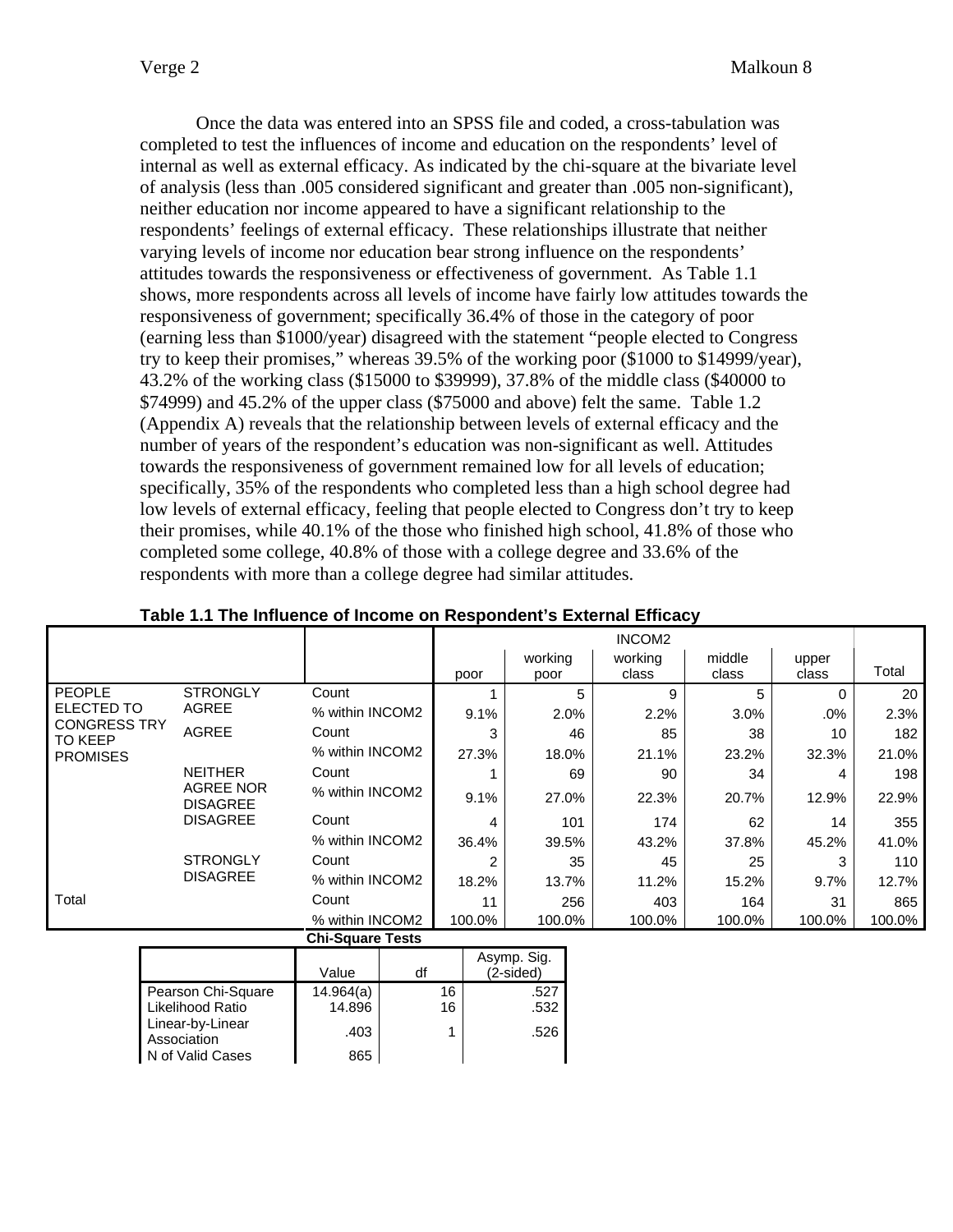However, the influence of both education and income on the level of the respondents' internal efficacy, how much an individual feels s/he understands and has an affect over the actions or policies of government, was shown to be significant as signified by the chi-square. As Table 1.3 illustrates, as the level of the respondents' income increases, so do the levels of internal efficacy; specifically, of the respondents who fall into the category of working poor (earning between \$1000 and \$14999/year), 30.3% agreed with the statement, "I don't have any say about what the government does," whereas 18.8% of the upper class (those earning \$75000 and above/year) possessed the same level of internal efficacy.

### **Table 1.3 The Influence of Income on Respondent's Level of Internal Efficacy**

|                                 | INCOM <sub>2</sub>                  |                 |        |                 |                  |                 |                |        |
|---------------------------------|-------------------------------------|-----------------|--------|-----------------|------------------|-----------------|----------------|--------|
|                                 |                                     |                 | poor   | working<br>poor | working<br>class | middle<br>class | upper<br>class | Total  |
| DON'T HAVE                      | <b>STRONGLY</b>                     | Count           | 2      | 47              | 74               | 15              | 4              | 142    |
| <b>ANY SAY</b>                  | AGREE                               | % within INCOM2 | 18.2%  | 18.0%           | 18.4%            | 9.1%            | 12.5%          | 16.3%  |
| <b>ABOUT WHAT</b><br><b>THE</b> | <b>AGREE</b>                        | Count           |        | 79              | 128              | 30              | 6              | 244    |
| <b>GOVERNMENT</b>               |                                     | % within INCOM2 | 9.1%   | 30.3%           | 31.8%            | 18.3%           | 18.8%          | 28.0%  |
| <b>DOES</b>                     | <b>NEITHER</b>                      | Count           | 5      | 46              | 53               | 25              | 6              | 135    |
|                                 | <b>AGREE NOR</b><br><b>DISAGREE</b> | % within INCOM2 | 45.5%  | 17.6%           | 13.2%            | 15.2%           | 18.8%          | 15.5%  |
|                                 | <b>DISAGREE</b>                     | Count           |        | 72              | 119              | 70              | 9              | 271    |
|                                 |                                     | % within INCOM2 | 9.1%   | 27.6%           | 29.5%            | 42.7%           | 28.1%          | 31.1%  |
|                                 | <b>STRONGLY</b>                     | Count           | 2      | 17              | 29               | 24              |                | 79     |
|                                 | <b>DISAGREE</b>                     | % within INCOM2 | 18.2%  | 6.5%            | 7.2%             | 14.6%           | 21.9%          | 9.1%   |
| Total                           |                                     | Count           | 11     | 261             | 403              | 164             | 32             | 871    |
|                                 |                                     | % within INCOM2 | 100.0% | 100.0%          | 100.0%           | 100.0%          | 100.0%         | 100.0% |

| Uni-Square rests                |           |    |                          |  |  |  |  |  |
|---------------------------------|-----------|----|--------------------------|--|--|--|--|--|
|                                 | Value     | df | Asymp. Sig.<br>(2-sided) |  |  |  |  |  |
| Pearson Chi-Square              | 52.236(a) | 16 | .000                     |  |  |  |  |  |
| Likelihood Ratio                | 49.874    | 16 | .000                     |  |  |  |  |  |
| Linear-by-Linear<br>Association | 19.752    |    | .000                     |  |  |  |  |  |
| N of Valid Cases                | 871       |    |                          |  |  |  |  |  |

## **Chi-Square Tests**

 The relationship between the numbers of years the respondent was educated and the level of internal efficacy was also revealed as significant as shown in Table 1.4 (Appendix B). Specifically, 36.6% of respondents who hadn't finished high school agreed with the statement above, whereas 18.8% of the respondents with a college degree answered the same. However, it is important to identify a change in the directional attitudes of respondents who continued education beyond undergraduate school. Table 1.4 shows that 18.8% of respondents who graduate from college felt that they didn't have a say about what the government does, in comparison to 20.2% of respondents who are continuing their education beyond college. With the exception of respondents who have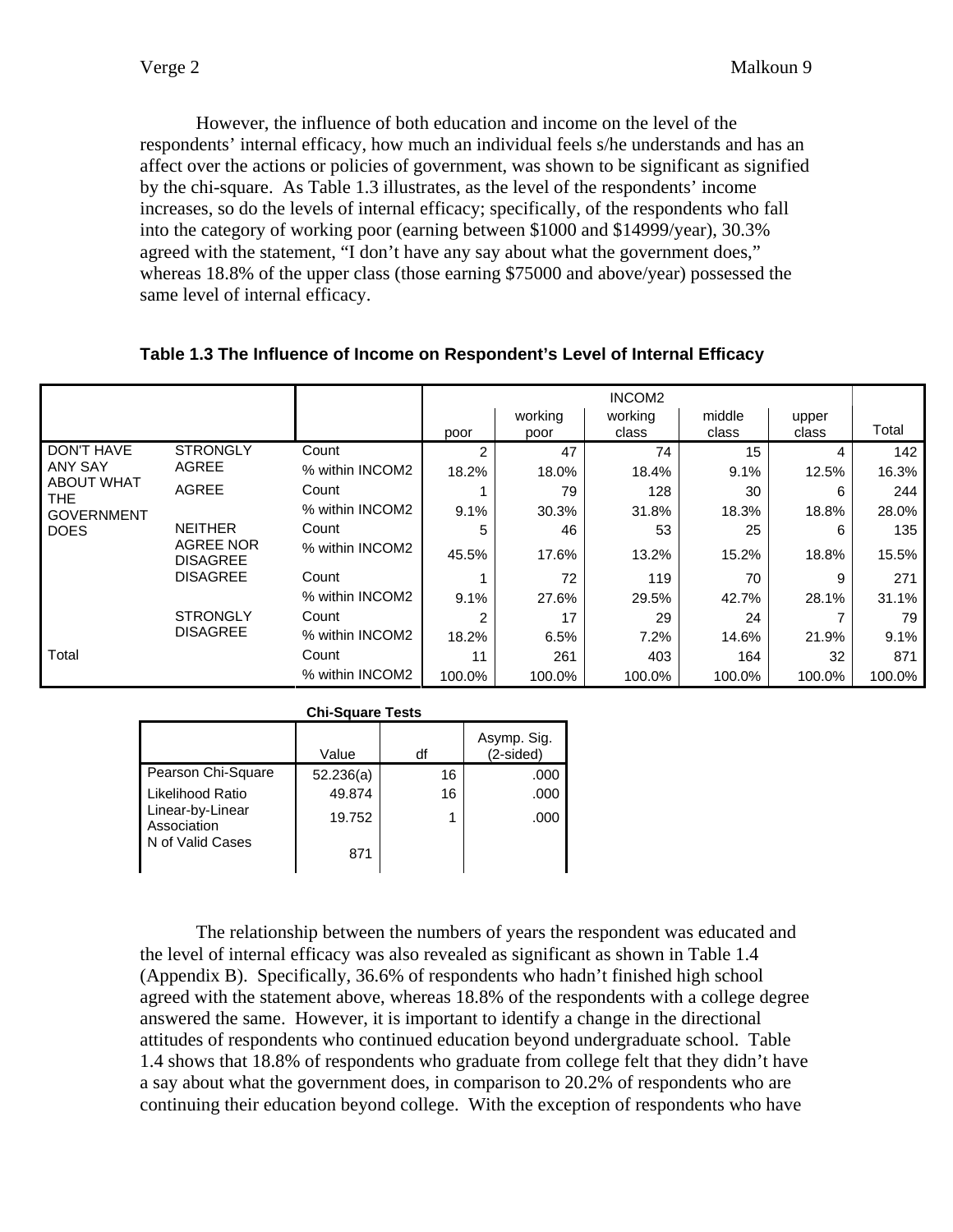more than a college degree, it appears that as the number of years of education increases, so do the respondents' level of internal efficacy.

**Test Factor: Race.** After examining the relationship between education and income with both external and internal efficacy, race was selected as a test factor in order to see if the original relationships at the bivariate level of analysis remained the same. Controlling for the respondent's race will enable us to see if the relationships that exited previously are real or due to chance. Race was selected based on its perceived influence on income and education.

 The relationship between levels of income and the levels of the respondents' external efficacy remained non-significant when controlled for race (Table 2.1 Appendix C). The results thus indicate a spurious relationship between the income of the respondent and her/his attitudes towards the effectiveness or responsiveness of government. The relationship between the level of external efficacy and the number of years of the respondent's education also remained non-significant when controlled for race (Table 2.2 Appendix D), signifying a spurious relationship between the respondent's education and her/his attitude toward the effectiveness or responsiveness of government.

 However, the relationship between the respondents' levels of internal efficacy and income that was significant at the bivariate level of analysis appeared to change when race was controlled, indicating the occurrence of specification. The relationship remained significant for white respondents, and was less significant for blacks and nonsignificant for others, as Table 2.3 (Appendix E) exhibits. Specifically, 29.6% of white working class respondents agreed with the statement, "I don't have any say about what the government does," indicating a low level of internal efficacy; while 41.8% working class blacks and 40% of working class others exhibited similar attitudes towards their own abilities to effect the system of government. It is important to note that 20% of respondents who are working class other disagreed, in comparison to 25.5% of working class blacks and 30.8% of working class whites.

 Similarly, the original relationship between the respondents' education and level of internal efficacy that existed at the bivariate level seemed to disappear once race was introduced as the test factor. The original relationship, again, remains significant for whites but becomes non-significant for blacks as well as others. Specifically, as Table 2.4 (Appendix F) illustrates, only 15.9% of white respondents who had finished college felt that they didn't have any say about the actions of government, while 50% of black respondents and 50% of other respondents with the same level of education has similar attitudes. Again, these results suggest that race has a stronger influence over a respondent's level of internal efficacy than education.

### **Discussion**

A review of the related literature studying political alienation within the United States provided a framework to measure attitudes of powerlessness, mistrust and meaninglessness. From this basis, we have learned that feelings of alienation are multidimensional and can be measured in various ways. Two dimensions of political alienation, on which I have focused my research, are levels of external and internal efficacy. External efficacy measures individual attitudes toward the effectiveness or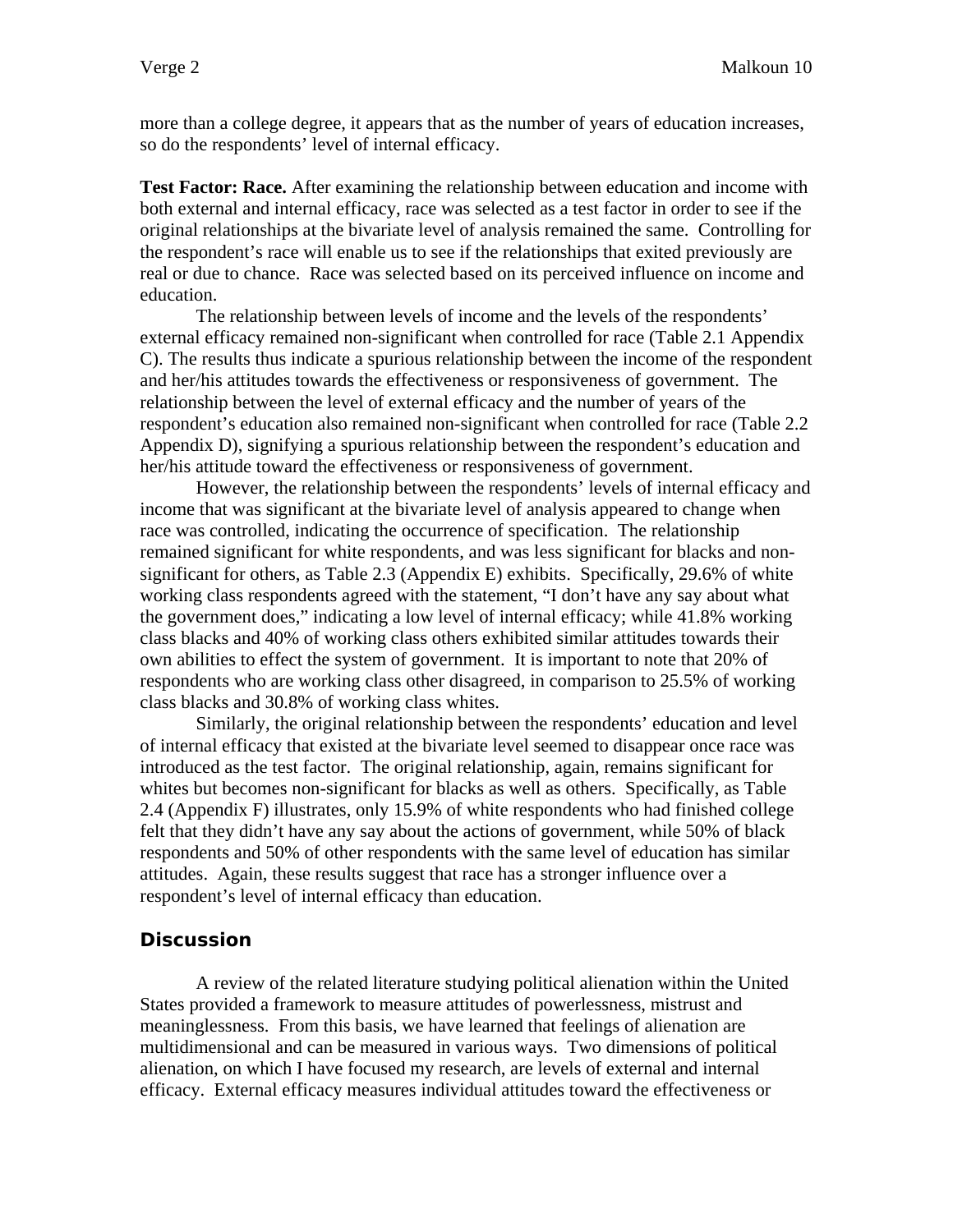responsiveness of government. The statement pulled from the GSS for the year 1996, "people elected to congress try to keep their promises," probes the respondent's level of external efficacy. Higher levels of external efficacy, indicated by answering "agree" to the statement, would suggest a belief that the U.S. government is effective in its policies or responsive to the attitudes of its citizens, whereas lower levels would represent an individual's mistrust or lack of faith in government institutions. As the data revealed, levels of external efficacy vary across levels of education and income, as well as between races, and do not show any patterns. Internal efficacy measures individual attitudes about one's own ability to understand the operations or affect the policies of government. The statement from the GSS for the year 1996, "I don't have any say about what the government does," was used to probe respondents' levels of internal efficacy. Answering "disagree" to this statement would indicate a perception of personal power in regards to the institutions of government, a sense of meaningfulness and inclusion, a perception that how one feels about government policies or actions matters within the political system and that one has the power to effect change. As the results reveal, this relationship is more complex and worth exploring.

In many studies, voting has been used as a measure of political alienation. Regarded as a manifestation of political alienation, the examination of civic participation may reveal for what and whom groups vote, or why people are driven to the polls or choose to refrain. As previous studies have shown, voting can be used as a form of protest, a way of signifying dissatisfaction with the status quo, or even a means of enacting political or social change. To signify dissatisfaction with the status quo or to enact change. We have also learned that choosing not to vote can be viewed as a rational decision on behalf of the citizen. Nonvoting suggests that the voter feels excluded, detached from or powerless within the political process and therefore choose to refrain from engagement. If one feels that there are no obvious incentives or rewards to voting, as a result of historic inequality, then one will choose to ignore or not participate in the system; but those who feel that they benefit from the structure, those who have a history of power and privilege as a result of the social structure, will act to reinforce and maintain its organization. My research has focused on exploring the possible influences of such attitudes. What would contribute to low levels of efficacy in a democratic system of government where participation, representation and engagement are hallmark? Voting, an act that legitimizes the democratic system, serves to reinforce the existing political structure; therefore, nonvoting would suggest a rejection of the structure and the rituals used to reinforce and maintain it. Voting rates were not the focus of this research, but rather an exploration of the possible influences of political alienation that may lead to patterns of nonvoting. Through secondary analysis of the GSS I sought to learn the possible social factors that shape feelings of powerlessness, meaninglessness or mistrust toward the government – to find the influences of political alienation. But before we attempt to pose answers to these questions it is important to recognize that attitudes, although highly influential, do not necessarily transfer into observable behavior.

 The change in the relationship of respondents' internal efficacy with income and education once race was controlled indicates specification. When race was controlled, the original relationship between internal efficacy and income disappeared for respondents in the category of other, yet remained significant for whites. As the data illustrates, the relationship between a working class black respondent and her/his level of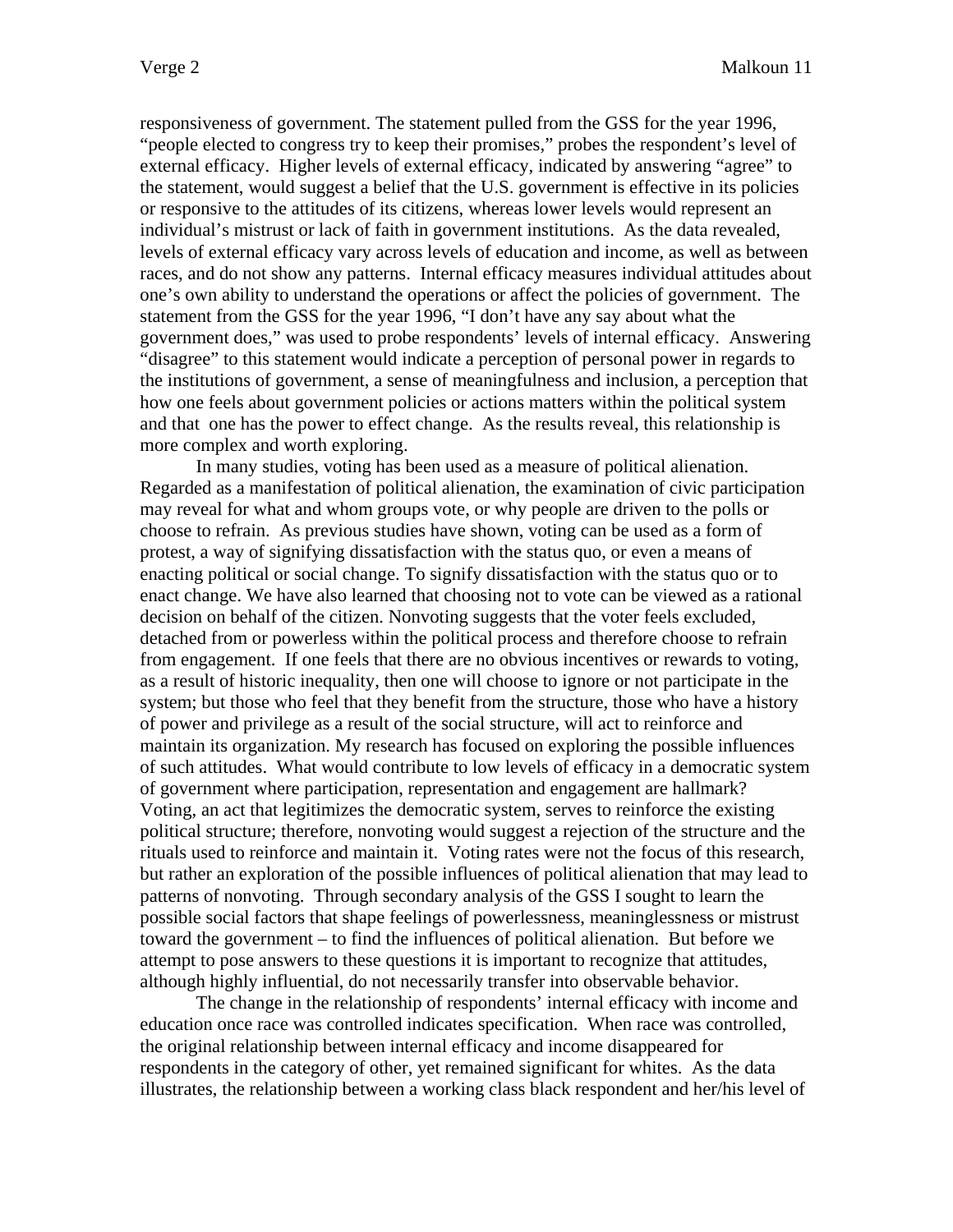internal efficacy is less significant than that of a working class respondent who is white, and is non-significant for a working class respondent who identifies her/his self as other. Although the relationship did not disappear for blacks, the statistical significance was lower in comparison to that of whites. This may be due to the way in which respondents identify themselves along racial lines. The label of "other" is representative of a broad and diverse category of people, including Latinos, Asians and Native Americans, each of which represent a cluster of distinct populations. However, the changes in the chi-square suggest that perhaps race, not income, has a more powerful influence over feelings of powerlessness for minorities other than blacks. Similar changes occurred between levels of analysis when looking at the relationship between the respondent's level of internal efficacy and her/his education, once I controlled for race. The original relationship disappeared for both blacks and others with a college degree, yet remained significant for whites who have the same level of education. This specification suggests that for blacks and other minorities within the U.S. it is not necessarily the years of formal education they receive, but the social implications of race, that strongly influence their internal sense of powerlessness toward the government.

To what can one attribute these results? How could respondents who earn similar incomes and have completed the same level of formal education harbor such different attitudes towards their own ability to effect the government; and why would income be a significant factor influencing the internal efficacy of blacks and not other minorities? By examining the social contexts in which these attitudesarise, perhaps we can gain a better understanding of how and why they occur.

The history of blacks and other minorities ("minority" referring to power differentials, not the actual numerical size of the population) living within the U.S. is intrinsically tied to, yet dramatically segregated from, that of the dominant white class. Minorities, including racial and ethnic groups other than white as well as women of all races and ethnicities, have experienced a history of systematic institutionalized discrimination, exclusion and unequal access to resources. The legacy of slavery and the implications of Jim Crow have shaped the social fabric of American culture. While the practice of overt discrimination has diminished for the most part, the effects of its accompanying ideologies remain embedded within the institutions that serve to organize social interactions, allocate and determine access to resources and shape the subjectivities of actors. The effects result in unequal access to valuable resources such as a quality education, sufficient employment opportunities, adequate healthcare and a fair amount of wealth. Recent developments in the rise of a black middle class may contribute to the difference in attitudes among blacks and other minority groups. Although prejudice and discrimination against African Americans still exists, large numbers have gained entrance into the higher strata of society and receive the power associated with those positions, while other minorities such as Latinos and Native Americans as well as immigrants remain comparatively in the lower classes. These trends suggest that perhaps access to money shapes perceptions of power within the American political system for those with relative high social standing. Also, income measures actual money earned by an individual or family, whereas wealth refers to assets, which are inherited, and old wealth in American society is predominately owned by whites. Therefore, for the dominant group of American society that has experienced a history of power, privilege and access, it may be more of a question of how much wealth and how much education that shapes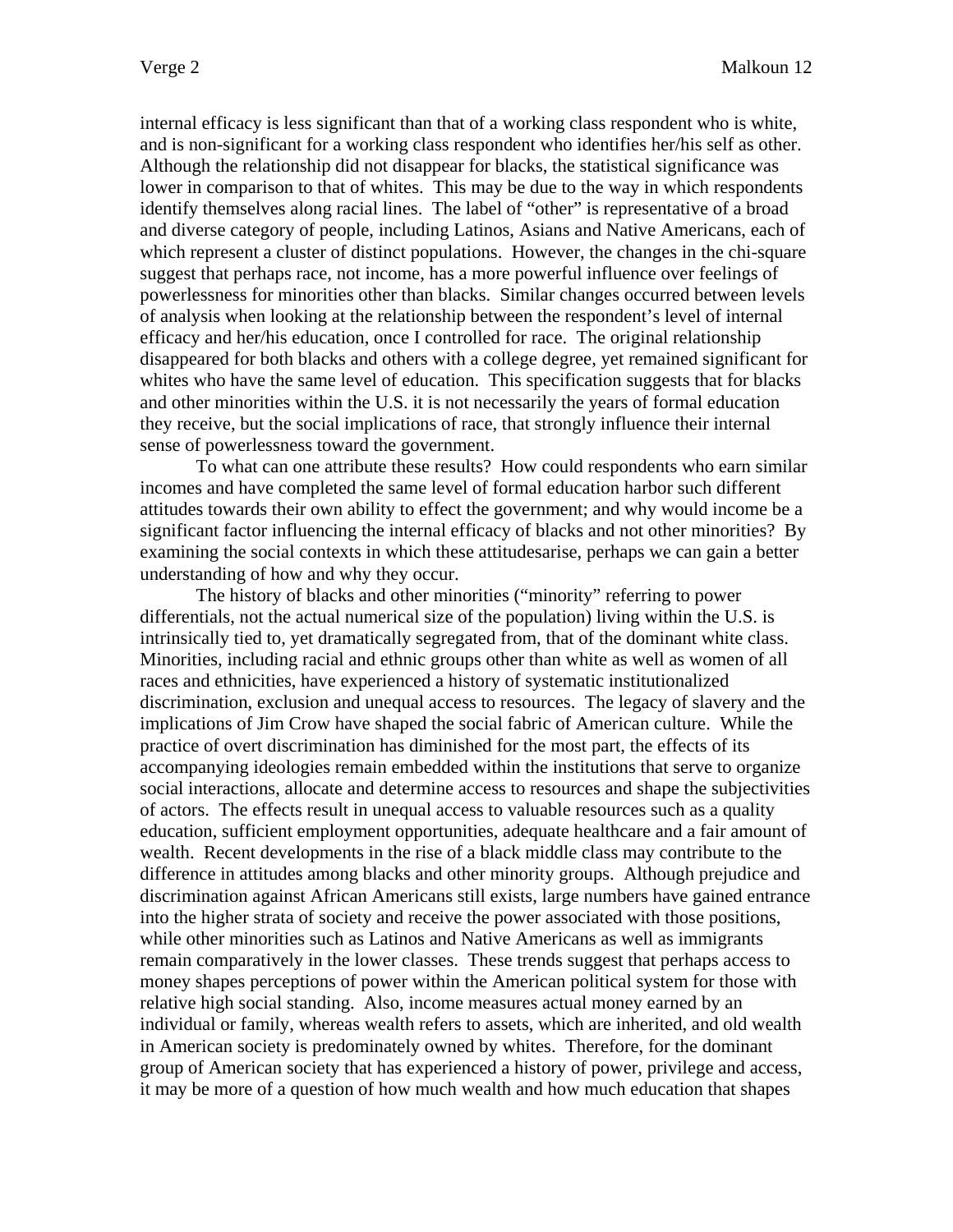attitudes towards government. As the data indicates, a lower percentage of respondents who are white feel powerless in comparison to their minority counterparts. This, again, may be a result of the dominant position within the social hierarchy occupied by the white population as a product of the social structure that engenders intergenerational wealth and intergenerational poverty.

History also acts as an instrument of socialization. A continuous process operating to shape the subjectivities of individuals and groups, socialization is a product of the dominant culture in order to perpetuate existing social structures. Agents of this process such as family members, peers, and coworkers as well as institutions like school, government and news media instill values, construct beliefs and establish norms instrumental to the development of the individual. If access to valuable resources has been systematically denied to minorities within the U.S. through governmental policies as well as individual actions, while images of equality and fairness continue to be projected by the dominant class, then perhaps the amount of education or level of income an individual receives is not as powerful a force as actual experience in the forming of attitudes. Another factor is that education works differently for different racial groups as well as women. Studies have shown that minorities who receive the same level of education as whites earn lower incomes, illustrating that the relationship between education and income for blacks and other minorities is more complex than it is for whites. Being conscious of these institutionalized inequalities and their impact upon one's life may attribute to the feelings of powerlessness and exclusion that are dimensions of political alienation. Feeling perpetually disadvantaged by the organizational power of government would not create an atmosphere in which one could feel that what s/he thinks and feels matters within the political system of decision and policymaking.

These findings serve to illuminate the complex and multidimensional relationship between class, education and race within the U.S., and how they relate to feelings of internal powerlessness. Further research that compares percentages of blacks and other minorities in each social class would better clarify the influence of income on levels of internal efficacy, but as a result of this study it appears that both social factors of class and race matter when exploring the roots of political alienation with in the United States. We can see that for minority groups other than blacks, having money does not override the significance American society attaches to race. Also evident is the significance of money on people's sense of power in their relation to the operations of government, suggesting that one's position within the social hierarchy as a result of class influences the amount to which one feels included in and effective on the actions of the government. We are also shown that education may not necessarily change the internal efficacy of blacks and other minorities, but influences the way whites feel about their ability to effect the government. The roots of political alienation are intricate and relate to both a history of inequality and the subsequent actions to create redress; yet it is also apparent that exclusion and marginalization is still felt by minorities, fostering a sense of meaninglessness and internal powerlessness that influences political participation.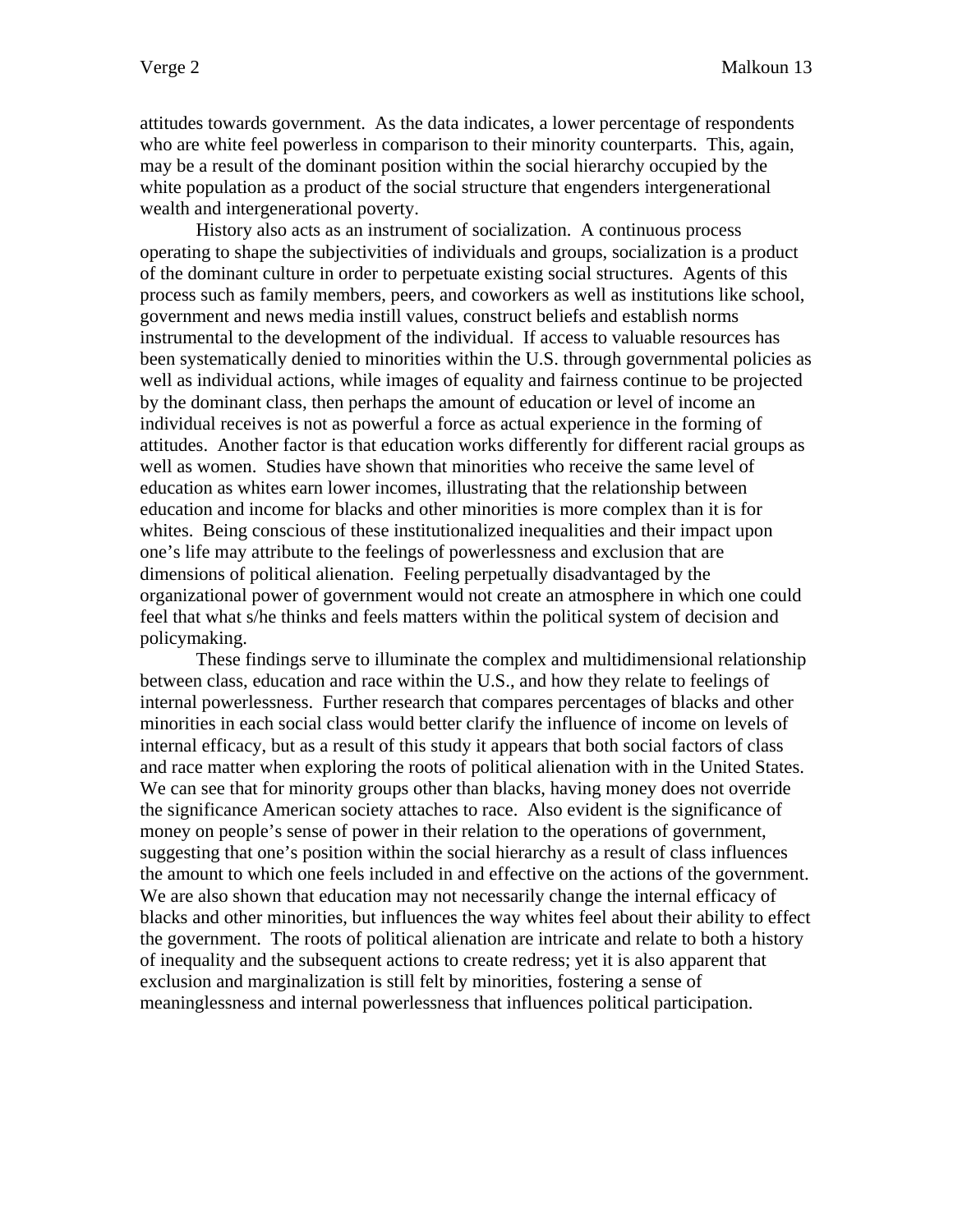## **Bibliography**

Callahan, David. (1998) Ballot Blocks: What Gets the Poor to the Polls? American Prospect, 39, p. 68-75. Retrieved April 4, 2004 from Wilson Web database.

Herring, Cedric, House, James and Mero, Richard. (1991) Racially Based Changes in Political Alienation in America [Electronic Version]. *Social Science Quarterly*, Vol. 72, 1. p. 123-134.

McIntyre, Lisa. (2002). *The Practical Skeptic: Core Concepts in Sociology* (2<sup>nd</sup> ed.), New York: McGraw-Hill.

Schoultz, Lars. (1978) Political Normlessness in Comparative Perspective. Journal of Politics, Vol.40 Issue 1, p. 82-112. Retrieved from EBSCO April 1, 2004.

Shearer, Ellen, Morris, Dwight and Doppelt, Jack. (1998). No-Show 96': Americans Who Do Not Vote. In Thomas J. Johnson, Carol E. Hays and Scott P. Hays (Eds.), *Engaging the Public: How Government and the Media can Reinvigorate American Democracy*  (p.17-29). New York, New York: Rowman and Littlefield.

Shienbaum, Kim Ezra. (1984). *Beyond the Electoral Connection: A Reassessment of the Role of Voting in Contemporary American Politics*. Philadelphia: University of Pennsylvania.

Sifry, Micah. (2000) Finding the Lost Voters. American Prospect, Vol.11, 6, p. 23-7. Retrieved April 3, 2004 from Wilson Web database.

Southwell, Pricilla Lewis and Everest, Marcy Jean. (1998) The Electoral Consequence of Alienation: Nonvoting and Protest Voting in the 1992 Presidential Race. Social Science Journal Vol.35, 1, p. 43-52. Retrieved March 29, 2004 from EBSCO database.

Wolfinger, Raymond, Glass, David and Squire, Peverill. (1990) Predictors of Electoral Turnout: An International Comparison, Vol.9, 3, p 551-574. Retrieved April 1, 2004 from EBSCO database.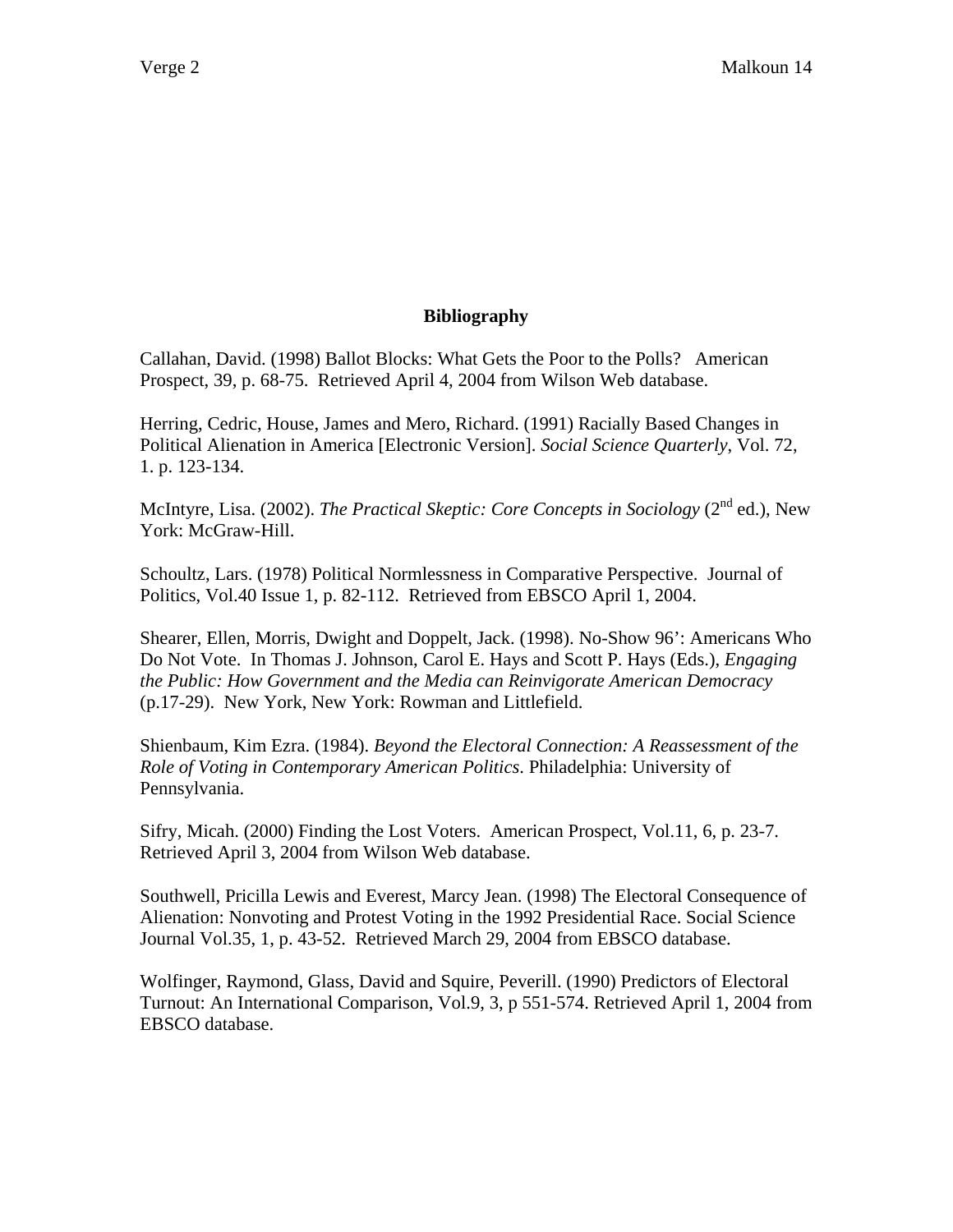## **Appendix A:**

|                                                      |                       |              |                         |                        | ED <sub>2</sub> |                     |                      |        |
|------------------------------------------------------|-----------------------|--------------|-------------------------|------------------------|-----------------|---------------------|----------------------|--------|
|                                                      |                       |              | less than<br>highschool | finished<br>highschool | some college    | finished<br>college | more than<br>college | Total  |
| PEOPLE ELECTED                                       | <b>STRONGLY AGREE</b> | Count        | 13                      | 16                     | 13              |                     | 2                    | 45     |
| <b>TO CONGRESS</b><br>TRY TO KEEP<br><b>PROMISES</b> |                       | % within ED2 | 6.3%                    | 4.2%                   | 2.5%            | 2.0%                | 1.8%                 | 3.5%   |
|                                                      | <b>AGREE</b>          | Count        | 43                      | 82                     | 111             | 13                  | 28                   | 277    |
|                                                      |                       | % within ED2 | 20.9%                   | 21.4%                  | 21.3%           | 26.5%               | 24.8%                | 21.8%  |
|                                                      | NEITHER AGREE         | Count        | 43                      | 79                     | 110             | 11                  | 28                   | 271    |
|                                                      | NOR DISAGREE          | % within ED2 | 20.9%                   | 20.6%                  | 21.1%           | 22.4%               | 24.8%                | 21.3%  |
|                                                      | <b>DISAGREE</b>       | Count        | 72                      | 154                    | 218             | 20                  | 38                   | 502    |
|                                                      |                       | % within ED2 | 35.0%                   | 40.1%                  | 41.8%           | 40.8%               | 33.6%                | 39.4%  |
|                                                      | <b>STRONGLY</b>       | Count        | 35                      | 53                     | 69              | 4                   | 17                   | 178    |
|                                                      | <b>DISAGREE</b>       | % within ED2 | 17.0%                   | 13.8%                  | 13.2%           | 8.2%                | 15.0%                | 14.0%  |
| Total                                                |                       | Count        | 206                     | 384                    | 521             | 49                  | 113                  | 1273   |
|                                                      |                       | % within ED2 | 100.0%                  | 100.0%                 | 100.0%          | 100.0%              | 100.0%               | 100.0% |

#### **PEOPLE ELECTED TO CONGRESS TRY TO KEEP PROMISES \* ED2 Crosstabulation**

#### **Chi-Square Tests**

|                                 | Value     | df | Asymp. Sig.<br>(2-sided) |
|---------------------------------|-----------|----|--------------------------|
| Pearson Chi-Square              | 15.427(a) | 16 | .494                     |
| Likelihood Ratio                | 15.131    | 16 | .515                     |
| Linear-by-Linear<br>Association | .002      |    | .963                     |
| N of Valid Cases                | 1273      |    |                          |

a 2 cells (8.0%) have expected count less than 5. The minimum expected count is 1.73.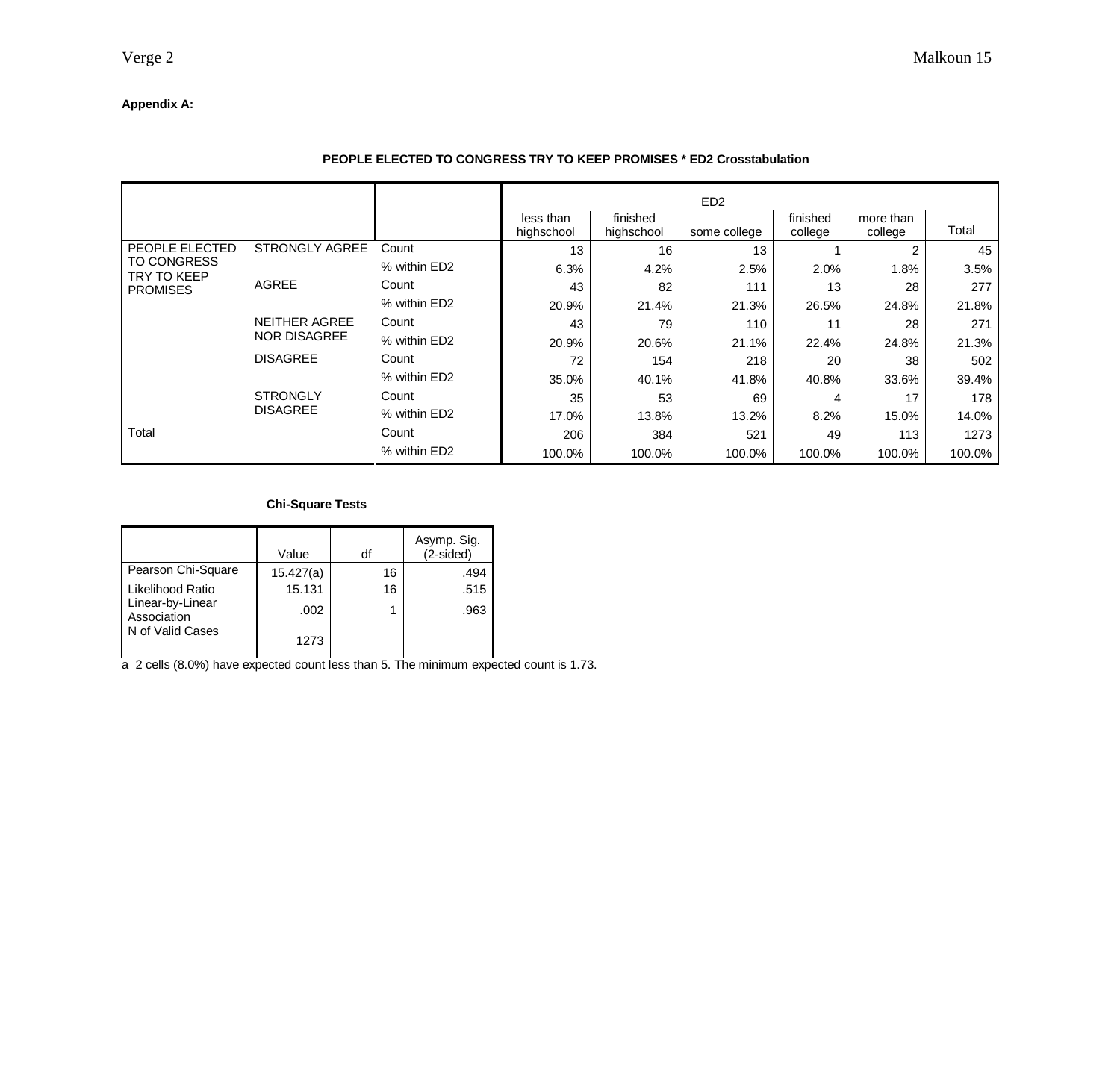## Appendix B:

#### **DON'T HAVE ANY SAY ABOUT WHAT THE GOVERNMENT DOES \* INCOM2 Crosstabulation**

|                                                                                 |                                             |                 |        |              | INCOM <sub>2</sub> |              |             |        |
|---------------------------------------------------------------------------------|---------------------------------------------|-----------------|--------|--------------|--------------------|--------------|-------------|--------|
|                                                                                 |                                             |                 | poor   | working poor | working class      | middle class | upper class | Total  |
| <b>DON'T HAVE ANY</b><br><b>SAY ABOUT WHAT</b><br>THE GOVERNMENT<br><b>DOES</b> | <b>STRONGLY AGREE</b>                       | Count           | 2      | 47           | 74                 | 15           | 4           | 142    |
|                                                                                 |                                             | % within INCOM2 | 18.2%  | 18.0%        | 18.4%              | 9.1%         | 12.5%       | 16.3%  |
|                                                                                 | <b>AGREE</b>                                | Count           |        | 79           | 128                | 30           | 6           | 244    |
|                                                                                 |                                             | % within INCOM2 | 9.1%   | 30.3%        | 31.8%              | 18.3%        | 18.8%       | 28.0%  |
|                                                                                 | <b>NEITHER AGREE</b><br><b>NOR DISAGREE</b> | Count           | 5      | 46           | 53                 | 25           | 6           | 135    |
|                                                                                 |                                             | % within INCOM2 | 45.5%  | 17.6%        | 13.2%              | 15.2%        | 18.8%       | 15.5%  |
|                                                                                 | <b>DISAGREE</b>                             | Count           |        | 72           | 119                | 70           | 9           | 271    |
|                                                                                 |                                             | % within INCOM2 | 9.1%   | 27.6%        | 29.5%              | 42.7%        | 28.1%       | 31.1%  |
|                                                                                 | <b>STRONGLY</b>                             | Count           | 2      | 17           | 29                 | 24           |             | 79     |
|                                                                                 | <b>DISAGREE</b>                             | % within INCOM2 | 18.2%  | 6.5%         | 7.2%               | 14.6%        | 21.9%       | 9.1%   |
| Total                                                                           |                                             | Count           | 11     | 261          | 403                | 164          | 32          | 871    |
|                                                                                 |                                             | % within INCOM2 | 100.0% | 100.0%       | 100.0%             | 100.0%       | 100.0%      | 100.0% |

#### **Chi-Square Tests**

|                                 | Value     | df | Asymp. Sig.<br>(2-sided) |
|---------------------------------|-----------|----|--------------------------|
| Pearson Chi-Square              | 52.236(a) | 16 | .000                     |
| Likelihood Ratio                | 49.874    | 16 | .000                     |
| Linear-by-Linear<br>Association | 19.752    |    | .000                     |
| N of Valid Cases                | 871       |    |                          |

a 7 cells (28.0%) have expected count less than 5. The minimum expected count is 1.00.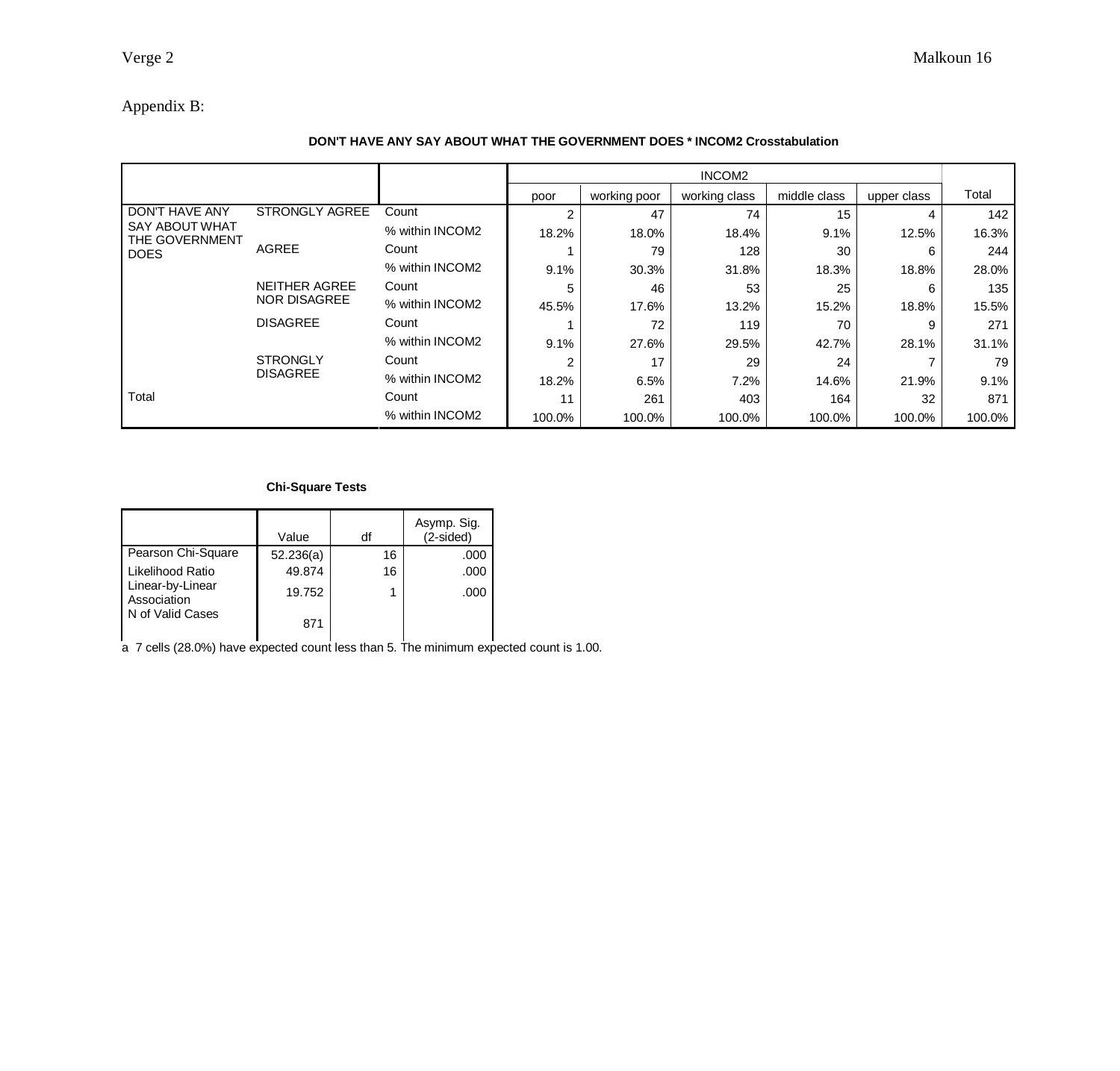# Appendix C:

## **PEOPLE ELECTED TO CONGRESS TRY TO KEEP PROMISES \* INCOM2 \* RACE OF RESPONDENT (1972-2000) Crosstabulation**

| <b>RACE OF</b><br>RESPONDENT (1972-<br>2000) |                                                                             |                                      |                 |                |                | INCOM <sub>2</sub> |                |             |                |
|----------------------------------------------|-----------------------------------------------------------------------------|--------------------------------------|-----------------|----------------|----------------|--------------------|----------------|-------------|----------------|
|                                              |                                                                             |                                      |                 | poor           | working poor   | working class      | middle class   | upper class | Total          |
| <b>WHITE</b>                                 | PEOPLE ELECTED TO STRONGLY AGREE<br>CONGRESS TRY TO<br><b>KEEP PROMISES</b> |                                      | Count           | 1              | 1              | 4                  | $\overline{c}$ | 0           | 8              |
|                                              |                                                                             |                                      | % within INCOM2 | 12.5%          | .5%            | 1.2%               | 1.5%           | .0%         | 1.1%           |
|                                              |                                                                             | <b>AGREE</b>                         | Count           | $\overline{2}$ | 39             | 71                 | 30             | 8           | 150            |
|                                              |                                                                             |                                      | % within INCOM2 | 25.0%          | 18.1%          | 21.6%              | 22.2%          | 28.6%       | 20.9%          |
|                                              |                                                                             | NEITHER AGREE NOR                    | Count           | 1              | 57             | 72                 | 29             | 4           | 163            |
|                                              |                                                                             | <b>DISAGREE</b>                      | % within INCOM2 | 12.5%          | 26.4%          | 21.9%              | 21.5%          | 14.3%       | 22.8%          |
|                                              |                                                                             | <b>DISAGREE</b>                      | Count           | 3              | 89             | 146                | 56             | 13          | 307            |
|                                              |                                                                             |                                      | % within INCOM2 | 37.5%          | 41.2%          | 44.4%              | 41.5%          | 46.4%       | 42.9%          |
|                                              |                                                                             | <b>STRONGLY</b>                      | Count           | 1              | 30             | 36                 | 18             | 3           | 88             |
|                                              |                                                                             | <b>DISAGREE</b>                      | % within INCOM2 | 12.5%          | 13.9%          | 10.9%              | 13.3%          | 10.7%       | 12.3%          |
|                                              | Total                                                                       |                                      | Count           | 8              | 216            | 329                | 135            | -28         | 716            |
|                                              |                                                                             |                                      | % within INCOM2 | 100.0%         | 100.0%         | 100.0%             | 100.0%         | 100.0%      | 100.0%         |
| <b>BLACK</b>                                 | PEOPLE ELECTED TO<br><b>CONGRESS TRY TO</b><br><b>KEEP PROMISES</b>         | <b>STRONGLY AGREE</b>                | Count           | 0              | 4              | 4                  | 1              | 0           | 9              |
|                                              |                                                                             |                                      | % within INCOM2 | .0%            | 15.4%          | 7.4%               | 5.6%           | .0%         | 8.8%           |
|                                              |                                                                             | <b>AGREE</b>                         | Count           | 1              | 3              | 9                  | 6              | $\mathbf 1$ | 20             |
|                                              |                                                                             |                                      | % within INCOM2 | 50.0%          | 11.5%          | 16.7%              | 33.3%          | 50.0%       | 19.6%          |
|                                              |                                                                             | NEITHER AGREE NOR                    | Count           | 0              | 9              | 15                 | 2              | 0           | 26             |
|                                              |                                                                             | <b>DISAGREE</b>                      | % within INCOM2 | .0%            | 34.6%          | 27.8%              | 11.1%          | .0%         | 25.5%          |
|                                              |                                                                             | <b>DISAGREE</b>                      | Count           | 1              | $\overline{7}$ | 19                 | 4              | -1          | 32             |
|                                              |                                                                             |                                      | % within INCOM2 | 50.0%          | 26.9%          | 35.2%              | 22.2%          | 50.0%       | 31.4%          |
|                                              |                                                                             | <b>STRONGLY</b>                      | Count           | 0              | 3              | 7                  | 5              | 0           | 15             |
|                                              |                                                                             | <b>DISAGREE</b>                      | % within INCOM2 | .0%            | 11.5%          | 13.0%              | 27.8%          | .0%         | 14.7%          |
|                                              | Total                                                                       |                                      | Count           | $\overline{c}$ | 26             | 54                 | 18             | 2           | 102            |
|                                              |                                                                             |                                      | % within INCOM2 | 100.0%         | 100.0%         | 100.0%             | 100.0%         | 100.0%      | 100.0%         |
| <b>OTHER</b>                                 | PEOPLE ELECTED TO STRONGLY AGREE                                            |                                      | Count           |                |                |                    |                |             |                |
|                                              | <b>CONGRESS TRY TO</b><br><b>KEEP PROMISES</b>                              |                                      |                 | 0              | 0              |                    | 2              | 0           | 3              |
|                                              |                                                                             |                                      | % within INCOM2 | $.0\%$         | $.0\%$         | 5.0%               | 18.2%          | .0%         | 6.4%           |
|                                              |                                                                             | AGREE                                | Count           | 0              | 4              | 5                  | 2              | $\mathbf 1$ | 12             |
|                                              |                                                                             |                                      | % within INCOM2 | .0%            | 28.6%          | 25.0%              | 18.2%          | 100.0%      | 25.5%          |
|                                              |                                                                             | NEITHER AGREE NOR<br><b>DISAGREE</b> | Count           | 0              | 3              | 3                  | 3              | 0           | 9              |
|                                              |                                                                             |                                      | % within INCOM2 | .0%            | 21.4%          | 15.0%              | 27.3%          | .0%         | 19.1%          |
|                                              |                                                                             | <b>DISAGREE</b>                      | Count           | 0              | 5              | 9                  | 2              | 0           | 16             |
|                                              |                                                                             |                                      | % within INCOM2 | $.0\%$         | 35.7%          | 45.0%              | 18.2%          | .0%         | 34.0%          |
|                                              |                                                                             | <b>STRONGLY</b><br><b>DISAGREE</b>   | Count           | 1              | 2              | 2                  | 2              | 0           | $\overline{7}$ |
|                                              |                                                                             |                                      | % within INCOM2 | 100.0%         | 14.3%          | 10.0%              | 18.2%          | .0%         | 14.9%          |
|                                              | Total                                                                       |                                      | Count           | 1              | 14             | 20                 | 11             |             | 47             |
|                                              |                                                                             |                                      | % within INCOM2 | 100.0%         | 100.0%         | 100.0%             | 100.0%         | 100.0%      | 100.0%         |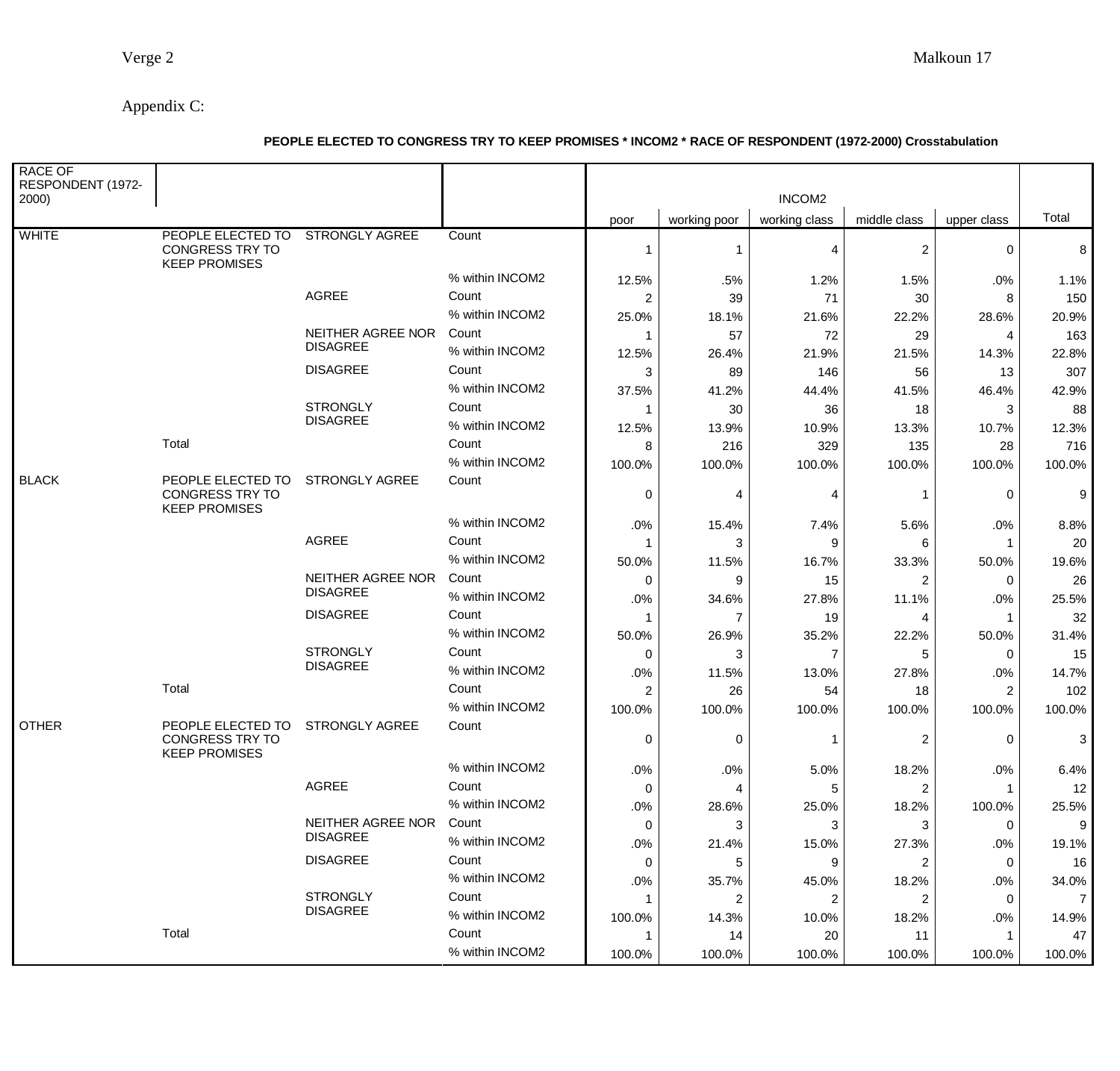#### **Chi-Square Tests**

| RACE OF<br>RESPONDENT (1972-<br>2000) |                                 | Value     | df | Asymp. Sig.<br>(2-sided) |
|---------------------------------------|---------------------------------|-----------|----|--------------------------|
| <b>WHITE</b>                          | Pearson Chi-Square              | 16.809(a) | 16 | .398                     |
|                                       | Likelihood Ratio                | 11.183    | 16 | .798                     |
|                                       | Linear-by-Linear<br>Association | .291      |    | .590                     |
|                                       | N of Valid Cases                | 716       |    |                          |
| <b>BLACK</b>                          | Pearson Chi-Square              | 14.423(b) | 16 | .567                     |
|                                       | Likelihood Ratio                | 15.354    | 16 | .499                     |
|                                       | Linear-by-Linear<br>Association | .413      |    | .520                     |
|                                       | N of Valid Cases                | 102       |    |                          |
| <b>OTHER</b>                          | Pearson Chi-Square              | 14.801(c) | 16 | .539                     |
|                                       | Likelihood Ratio                | 12.932    | 16 | .678                     |
|                                       | Linear-by-Linear<br>Association | 2.261     |    | .133                     |
|                                       | N of Valid Cases                | 47        |    |                          |

a 10 cells (40.0%) have expected count less than 5. The minimum expected count is .09.

b 17 cells (68.0%) have expected count less than 5. The minimum expected count is .18.

c 23 cells (92.0%) have expected count less than 5. The minimum expected count is .06.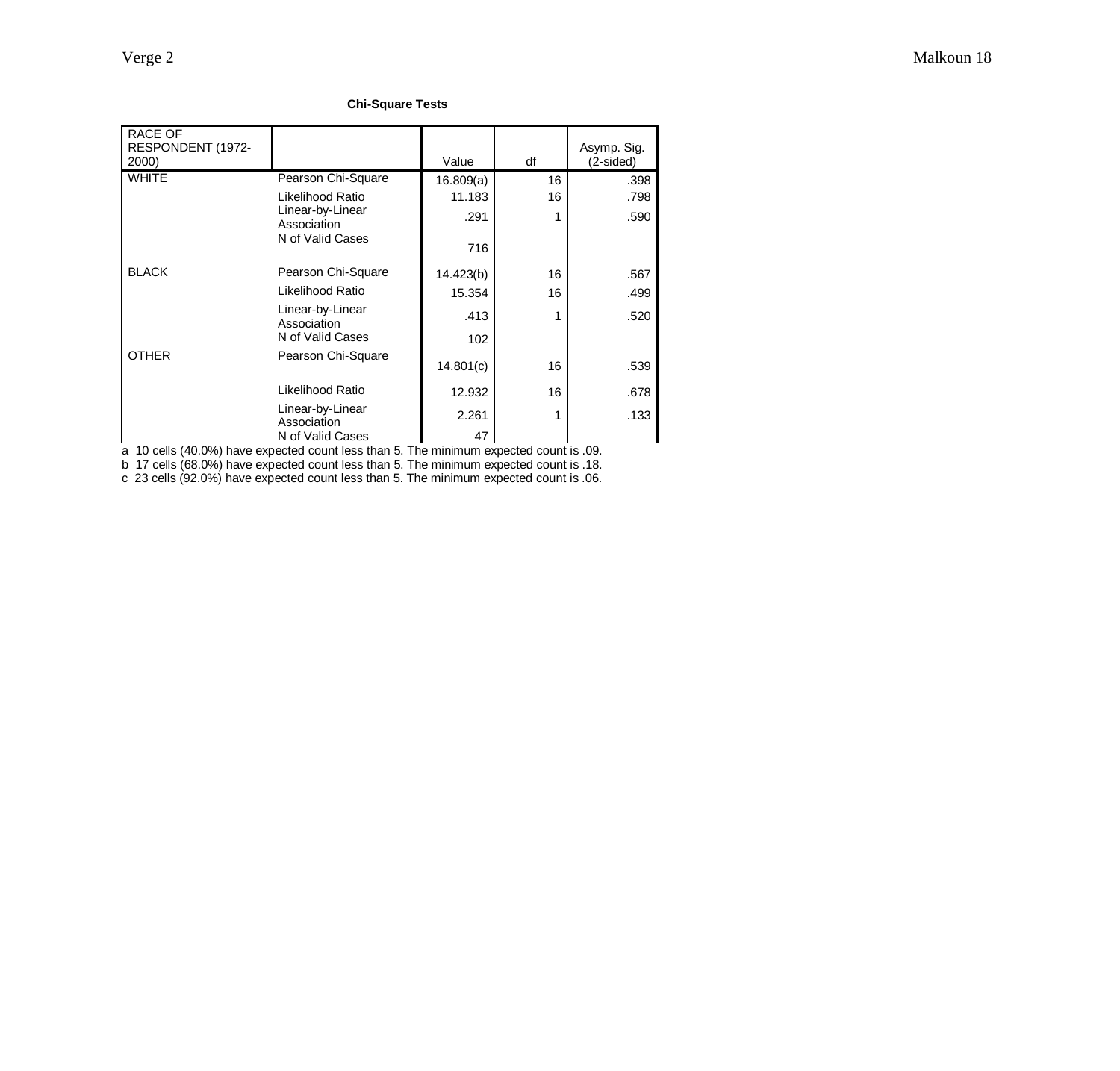| <b>RACE OF</b><br>RESPONDENT (1972- |                                                       |                       |              |                         |                         |              |                         |                      |        |
|-------------------------------------|-------------------------------------------------------|-----------------------|--------------|-------------------------|-------------------------|--------------|-------------------------|----------------------|--------|
|                                     |                                                       |                       |              | less than<br>highschool | finished<br>highschool  | some college | finished<br>college     | more than<br>college |        |
| <b>WHITE</b>                        | PEOPLE ELECTED<br>TO CONGRESS TRY<br>TO KEEP PROMISES | <b>STRONGLY AGREE</b> | Count        | 10                      | $\boldsymbol{9}$        | 10           | 0                       | 0                    | 29     |
|                                     |                                                       |                       | % within ED2 | 6.4%                    | 2.8%                    | 2.3%         | .0%                     | .0%                  | 2.8%   |
|                                     |                                                       | AGREE                 | Count        | 30                      | 69                      | 86           | 12                      | 25                   | 222    |
|                                     |                                                       |                       | % within ED2 | 19.1%                   | 21.8%                   | 19.9%        | 26.7%                   | 27.2%                | 21.3%  |
|                                     |                                                       | NEITHER AGREE         | Count        | 34                      | 68                      | 87           | 9                       | 22                   | 220    |
|                                     |                                                       | <b>NOR DISAGREE</b>   | % within ED2 | 21.7%                   | 21.5%                   | 20.1%        | 20.0%                   | 23.9%                | 21.1%  |
|                                     |                                                       | <b>DISAGREE</b>       | Count        | 56                      | 128                     | 192          | 20                      | 31                   | 427    |
|                                     |                                                       |                       | % within ED2 | 35.7%                   | 40.4%                   | 44.4%        | 44.4%                   | 33.7%                | 40.9%  |
|                                     |                                                       | <b>STRONGLY</b>       | Count        | 27                      | 43                      | 57           | 4                       | 14                   | 145    |
|                                     |                                                       | <b>DISAGREE</b>       | % within ED2 | 17.2%                   | 13.6%                   | 13.2%        | 8.9%                    | 15.2%                | 13.9%  |
|                                     | Total                                                 |                       | Count        | 157                     | 317                     | 432          | 45                      | 92                   | 1043   |
|                                     |                                                       |                       | % within ED2 | 100.0%                  | 100.0%                  | 100.0%       | 100.0%                  | 100.0%               | 100.0% |
| <b>BLACK</b>                        | PEOPLE ELECTED<br>TO CONGRESS TRY<br>TO KEEP PROMISES | STRONGLY AGREE        | Count        | 3                       | 6                       | 2            | 0                       |                      | 12     |
|                                     |                                                       |                       | % within ED2 | 7.9%                    | 11.5%                   | 3.2%         | .0%                     | 12.5%                | 7.4%   |
|                                     |                                                       | AGREE                 | Count        | 11                      | 9                       | 17           | 0                       | 0                    | 37     |
|                                     |                                                       |                       | % within ED2 | 28.9%                   | 17.3%                   | 27.0%        | .0%                     | .0%                  | 22.7%  |
|                                     |                                                       | NEITHER AGREE         | Count        | 8                       | 9                       | 17           | $\overline{c}$          | 3                    | 39     |
|                                     |                                                       | <b>NOR DISAGREE</b>   | % within ED2 | 21.1%                   | 17.3%                   | 27.0%        | 100.0%                  | 37.5%                | 23.9%  |
|                                     |                                                       | <b>DISAGREE</b>       | Count        | 13                      | 19                      | 17           | 0                       | 3                    | 52     |
|                                     |                                                       |                       | % within ED2 | 34.2%                   | 36.5%                   | 27.0%        | .0%                     | 37.5%                | 31.9%  |
|                                     |                                                       | <b>STRONGLY</b>       | Count        | 3                       | 9                       | 10           | 0                       | -1                   | 23     |
|                                     |                                                       | <b>DISAGREE</b>       | % within ED2 | 7.9%                    | 17.3%                   | 15.9%        | .0%                     | 12.5%                | 14.1%  |
|                                     | Total                                                 |                       | Count        | 38                      | 52                      | 63           | $\overline{2}$          | 8                    | 163    |
|                                     |                                                       |                       | % within ED2 | 100.0%                  | 100.0%                  | 100.0%       | 100.0%                  | 100.0%               | 100.0% |
| <b>OTHER</b>                        | PEOPLE ELECTED<br>TO CONGRESS TRY<br>TO KEEP PROMISES | STRONGLY AGREE        | Count        | 0                       |                         | -1           | 1                       |                      | 4      |
|                                     |                                                       |                       | % within ED2 | .0%                     | 6.7%                    | 3.8%         | 50.0%                   | 7.7%                 | 6.0%   |
|                                     |                                                       | AGREE                 | Count        | $\overline{\mathbf{c}}$ | 4                       | 8            | 1                       | 3                    | 18     |
|                                     |                                                       |                       | % within ED2 | 18.2%                   | 26.7%                   | 30.8%        | 50.0%                   | 23.1%                | 26.9%  |
|                                     |                                                       | NEITHER AGREE         | Count        | 1                       | $\overline{\mathbf{c}}$ | 6            | 0                       | 3                    | 12     |
|                                     |                                                       | NOR DISAGREE          | % within ED2 | 9.1%                    | 13.3%                   | 23.1%        | .0%                     | 23.1%                | 17.9%  |
|                                     |                                                       | <b>DISAGREE</b>       | Count        | 3                       | $\overline{7}$          | 9            | 0                       | 4                    | 23     |
|                                     |                                                       |                       | % within ED2 | 27.3%                   | 46.7%                   | 34.6%        | .0%                     | 30.8%                | 34.3%  |
|                                     |                                                       | <b>STRONGLY</b>       | Count        | 5                       |                         | 2            | 0                       | $\overline{2}$       | 10     |
|                                     |                                                       | <b>DISAGREE</b>       | % within ED2 | 45.5%                   | 6.7%                    | 7.7%         | .0%                     | 15.4%                | 14.9%  |
|                                     | Total                                                 |                       | Count        | 11                      | 15                      | 26           | $\overline{\mathbf{c}}$ | 13                   | 67     |
|                                     |                                                       |                       | % within ED2 | 100.0%                  | 100.0%                  | 100.0%       | 100.0%                  | 100.0%               | 100.0% |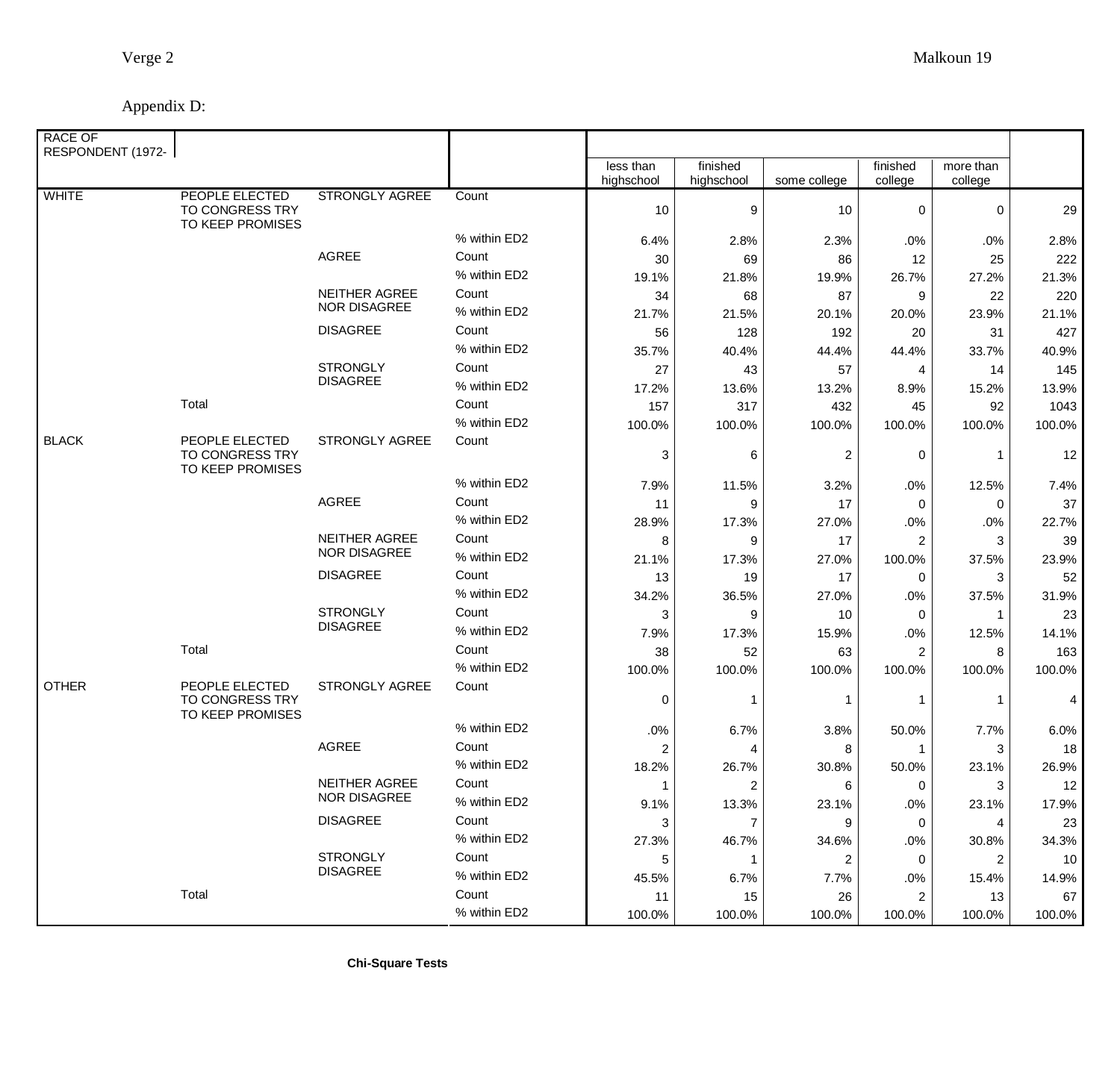| <b>RACE OF</b><br>RESPONDENT (1972-<br>2000) |                                 | Value     | df | Asymp. Sig.<br>(2-sided) |
|----------------------------------------------|---------------------------------|-----------|----|--------------------------|
| <b>WHITE</b>                                 | Pearson Chi-Square              | 20.942(a) | 16 | .181                     |
|                                              | Likelihood Ratio                | 22.768    | 16 | .120                     |
|                                              | Linear-by-Linear<br>Association | .022      | 1  | .882                     |
|                                              | N of Valid Cases                | 1043      |    |                          |
| <b>BLACK</b>                                 | Pearson Chi-Square              | 17.524(b) | 16 | .352                     |
|                                              | Likelihood Ratio                | 19.037    | 16 | .267                     |
|                                              | Linear-by-Linear<br>Association | .540      | 1  | .463                     |
|                                              | N of Valid Cases                | 163       |    |                          |
| <b>OTHER</b>                                 | Pearson Chi-Square              | 20.267(c) | 16 | .208                     |
|                                              | Likelihood Ratio                | 16.191    | 16 | .440                     |
|                                              | Linear-by-Linear<br>Association | 2.476     | 1  | .116                     |
|                                              | N of Valid Cases                | 67        |    |                          |

a 3 cells (12.0%) have expected count less than 5. The minimum expected count is 1.25.

b 13 cells (52.0%) have expected count less than 5. The minimum expected count is .15.

c 22 cells (88.0%) have expected count less than 5. The minimum expected count is .12.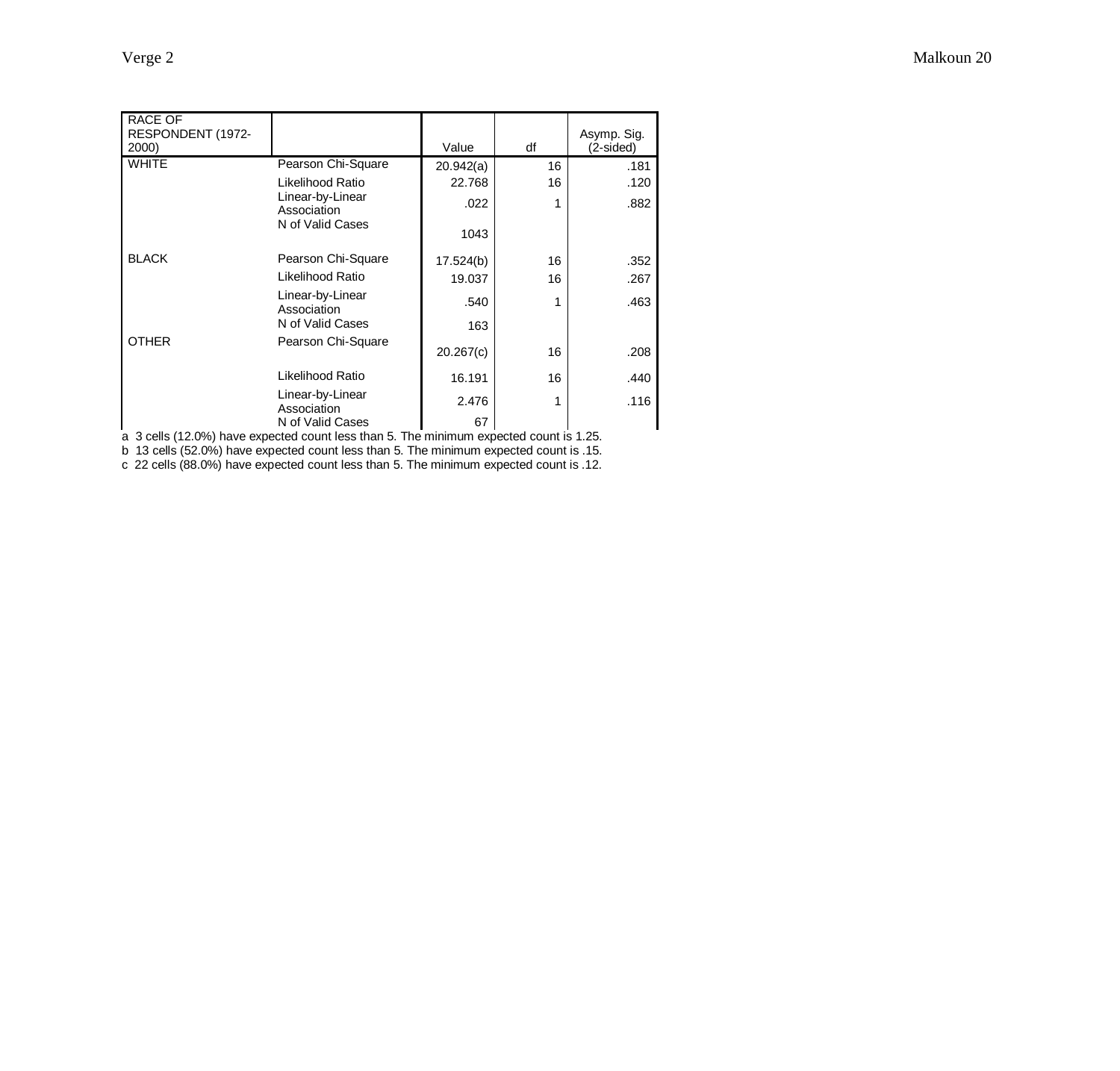# Appendix E:

## **DON'T HAVE ANY SAY ABOUT WHAT THE GOVERNMENT DOES \* INCOM2 \* RACE OF RESPONDENT (1972-2000) Crosstabulation**

| <b>RACE OF</b><br>RESPONDENT (1972-<br>2000) |                                                                                 |                                                       |                          | INCOM2         |              |                         |                |                |                |
|----------------------------------------------|---------------------------------------------------------------------------------|-------------------------------------------------------|--------------------------|----------------|--------------|-------------------------|----------------|----------------|----------------|
|                                              |                                                                                 |                                                       |                          | poor           | working poor | working class           | middle class   | upper class    | Total          |
| <b>WHITE</b>                                 | <b>DON'T HAVE ANY</b><br><b>SAY ABOUT WHAT</b><br>THE GOVERNMENT<br><b>DOES</b> | <b>STRONGLY AGREE</b>                                 | Count                    | 0              | 34           | 63                      | 11             | 4              | 112            |
|                                              |                                                                                 |                                                       | % within INCOM2          | .0%            | 15.5%        | 19.2%                   | 8.1%           | 13.8%          | 15.6%          |
|                                              |                                                                                 | <b>AGREE</b>                                          | Count                    | -1             | 72           | 97                      | 27             | 6              | 203            |
|                                              |                                                                                 |                                                       | % within INCOM2          | 12.5%          | 32.9%        | 29.6%                   | 20.0%          | 20.7%          | 28.2%          |
|                                              |                                                                                 | NEITHER AGREE<br><b>NOR DISAGREE</b>                  | Count<br>% within INCOM2 | 4<br>50.0%     | 37<br>16.9%  | 46<br>14.0%             | 20<br>14.8%    | 5<br>17.2%     | 112<br>15.6%   |
|                                              |                                                                                 | <b>DISAGREE</b>                                       | Count                    |                | 65           | 101                     | 58             | 9              | 234            |
|                                              |                                                                                 |                                                       | % within INCOM2          | 12.5%          | 29.7%        | 30.8%                   | 43.0%          | 31.0%          | 32.5%          |
|                                              |                                                                                 | <b>STRONGLY</b>                                       | Count                    | 2              | 11           | 21                      | 19             | 5              | 58             |
|                                              |                                                                                 | <b>DISAGREE</b>                                       | % within INCOM2          | 25.0%          | 5.0%         | 6.4%                    | 14.1%          | 17.2%          | 8.1%           |
|                                              | Total                                                                           |                                                       | Count                    | 8              | 219          | 328                     | 135            | 29             | 719            |
|                                              |                                                                                 |                                                       | % within INCOM2          | 100.0%         | 100.0%       | 100.0%                  | 100.0%         | 100.0%         | 100.0%         |
| <b>BLACK</b>                                 | DON'T HAVE ANY                                                                  | STRONGLY AGREE                                        | Count                    |                |              |                         |                |                |                |
|                                              | <b>SAY ABOUT WHAT</b><br>THE GOVERNMENT<br><b>DOES</b>                          |                                                       |                          | 1              | 10           | 9                       |                | $\mathbf 0$    | 21             |
|                                              |                                                                                 |                                                       | % within INCOM2          | 50.0%          | 34.5%        | 16.4%                   | 5.9%           | .0%            | 20.0%          |
|                                              |                                                                                 | <b>AGREE</b>                                          | Count                    | 0              | 6            | 23                      | 2              | $\Omega$       | 31             |
|                                              |                                                                                 |                                                       | % within INCOM2          | .0%            | 20.7%        | 41.8%                   | 11.8%          | .0%            | 29.5%          |
|                                              |                                                                                 | <b>NEITHER AGREE</b>                                  | Count                    |                | 6            | 3                       | 3              |                | 14             |
|                                              |                                                                                 | <b>NOR DISAGREE</b>                                   | % within INCOM2          | 50.0%          | 20.7%        | 5.5%                    | 17.6%          | 50.0%          | 13.3%          |
|                                              |                                                                                 | <b>DISAGREE</b>                                       | Count                    | 0              | 4            | 14                      | $\overline{7}$ | 0              | 25             |
|                                              |                                                                                 |                                                       | % within INCOM2          | .0%            | 13.8%        | 25.5%                   | 41.2%          | .0%            | 23.8%          |
|                                              |                                                                                 | <b>STRONGLY</b>                                       | Count                    | 0              | 3            | 6                       | 4              |                | 14             |
|                                              |                                                                                 | <b>DISAGREE</b>                                       | % within INCOM2          | .0%            | 10.3%        | 10.9%                   | 23.5%          | 50.0%          | 13.3%          |
|                                              | Total                                                                           |                                                       | Count                    | $\overline{2}$ | 29           | 55                      | 17             | $\overline{2}$ | 105            |
|                                              |                                                                                 |                                                       | % within INCOM2          | 100.0%         | 100.0%       | 100.0%                  | 100.0%         | 100.0%         | 100.0%         |
| <b>OTHER</b>                                 | DON'T HAVE ANY<br><b>SAY ABOUT WHAT</b>                                         | STRONGLY AGREE                                        | Count                    |                |              |                         |                |                |                |
|                                              | THE GOVERNMENT<br><b>DOES</b>                                                   |                                                       |                          |                | 3            | $\overline{\mathbf{c}}$ | 3              | 0              | 9              |
|                                              |                                                                                 |                                                       | % within INCOM2          | 100.0%         | 23.1%        | 10.0%                   | 25.0%          | .0%            | 19.1%          |
|                                              |                                                                                 | AGREE                                                 | Count                    | 0              | -1           | 8                       | 1              | 0              | 10             |
|                                              |                                                                                 |                                                       | % within INCOM2          | .0%            | 7.7%         | 40.0%                   | 8.3%           | .0%            | 21.3%          |
|                                              |                                                                                 | <b>NEITHER AGREE</b>                                  | Count                    | 0              | 3            | 4                       | 2              | 0              | 9              |
|                                              |                                                                                 | <b>NOR DISAGREE</b>                                   | % within INCOM2          | .0%            | 23.1%        | 20.0%                   | 16.7%          | .0%            | 19.1%          |
|                                              |                                                                                 | <b>DISAGREE</b><br><b>STRONGLY</b><br><b>DISAGREE</b> | Count                    | 0              | 3            | 4                       | 5              | 0              | 12             |
|                                              |                                                                                 |                                                       | % within INCOM2          | .0%            | 23.1%        | 20.0%                   | 41.7%          | .0%            | 25.5%          |
|                                              |                                                                                 |                                                       | Count                    | 0              | 3            | 2                       | 1              | -1             | $\overline{7}$ |
|                                              |                                                                                 |                                                       | % within INCOM2          | .0%            | 23.1%        | 10.0%                   | 8.3%           | 100.0%         | 14.9%          |
|                                              | Total                                                                           |                                                       | Count                    |                | 13           | 20                      | 12             |                | 47             |
|                                              |                                                                                 |                                                       | % within INCOM2          | 100.0%         | 100.0%       | 100.0%                  | 100.0%         | 100.0%         | 100.0%         |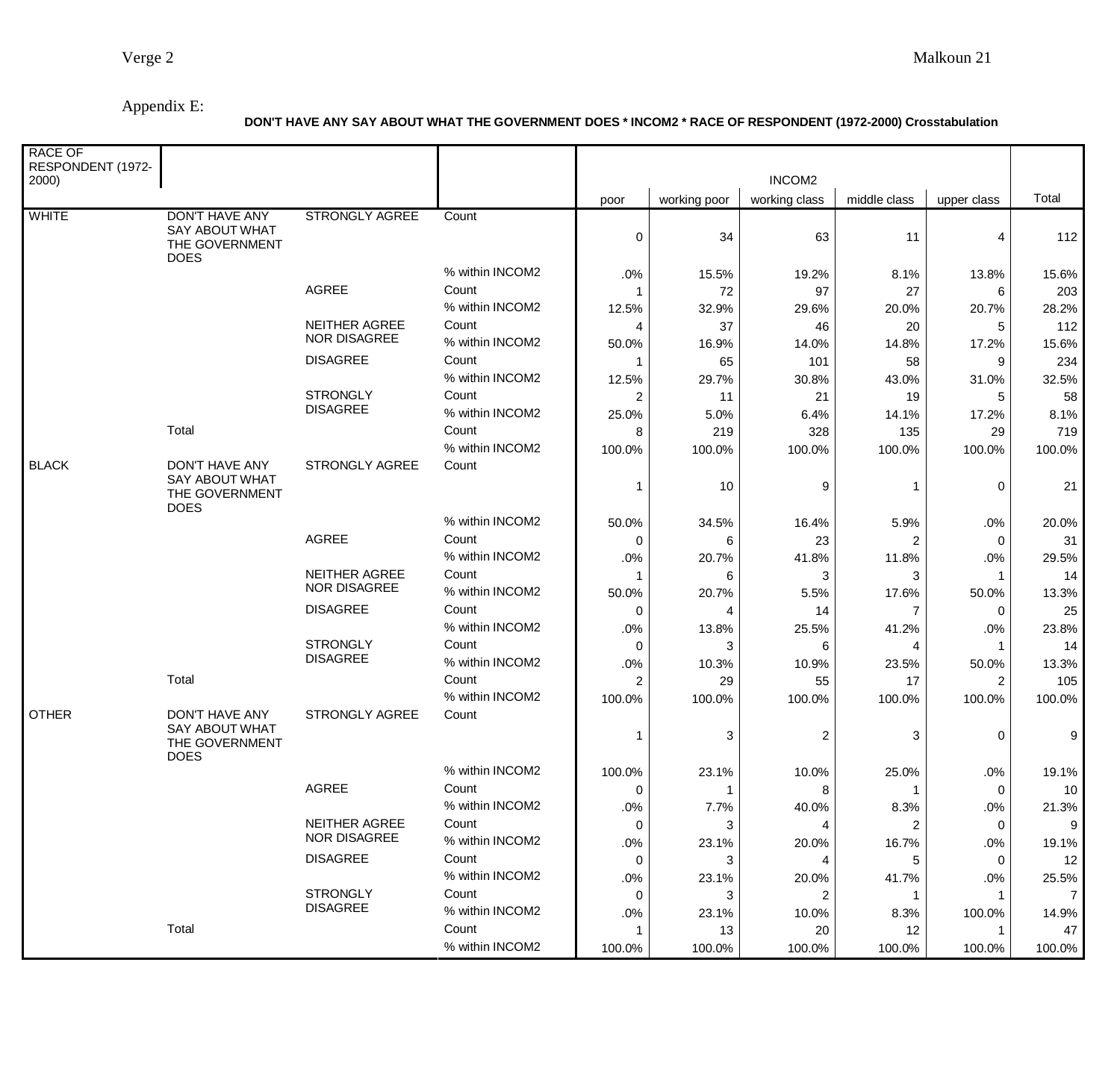#### **Chi-Square Tests**

| <b>RACE OF</b><br>RESPONDENT (1972-<br>2000) |                                 | Value     | df | Asymp. Sig.<br>(2-sided) |
|----------------------------------------------|---------------------------------|-----------|----|--------------------------|
| <b>WHITE</b>                                 | Pearson Chi-Square              | 44.134(a) | 16 | .000                     |
|                                              | Likelihood Ratio                | 41.989    | 16 | .000                     |
|                                              | Linear-by-Linear<br>Association | 12.324    | 1  | .000                     |
|                                              | N of Valid Cases                | 719       |    |                          |
| <b>BLACK</b>                                 | Pearson Chi-Square              | 29.423(b) | 16 | .021                     |
|                                              | Likelihood Ratio                | 30.042    | 16 | .018                     |
|                                              | Linear-by-Linear<br>Association | 9.552     | 1  | .002                     |
|                                              | N of Valid Cases                | 105       |    |                          |
| <b>OTHER</b>                                 | Pearson Chi-Square              | 19.395(c) | 16 | .249                     |
|                                              | Likelihood Ratio                | 16.548    | 16 | .415                     |
|                                              | Linear-by-Linear<br>Association | .576      | 1  | .448                     |
|                                              | N of Valid Cases                | 47        |    |                          |

a 8 cells (32.0%) have expected count less than 5. The minimum expected count is .65.

b 16 cells (64.0%) have expected count less than 5. The minimum expected count is .27.

c 24 cells (96.0%) have expected count less than 5. The minimum expected count is .15.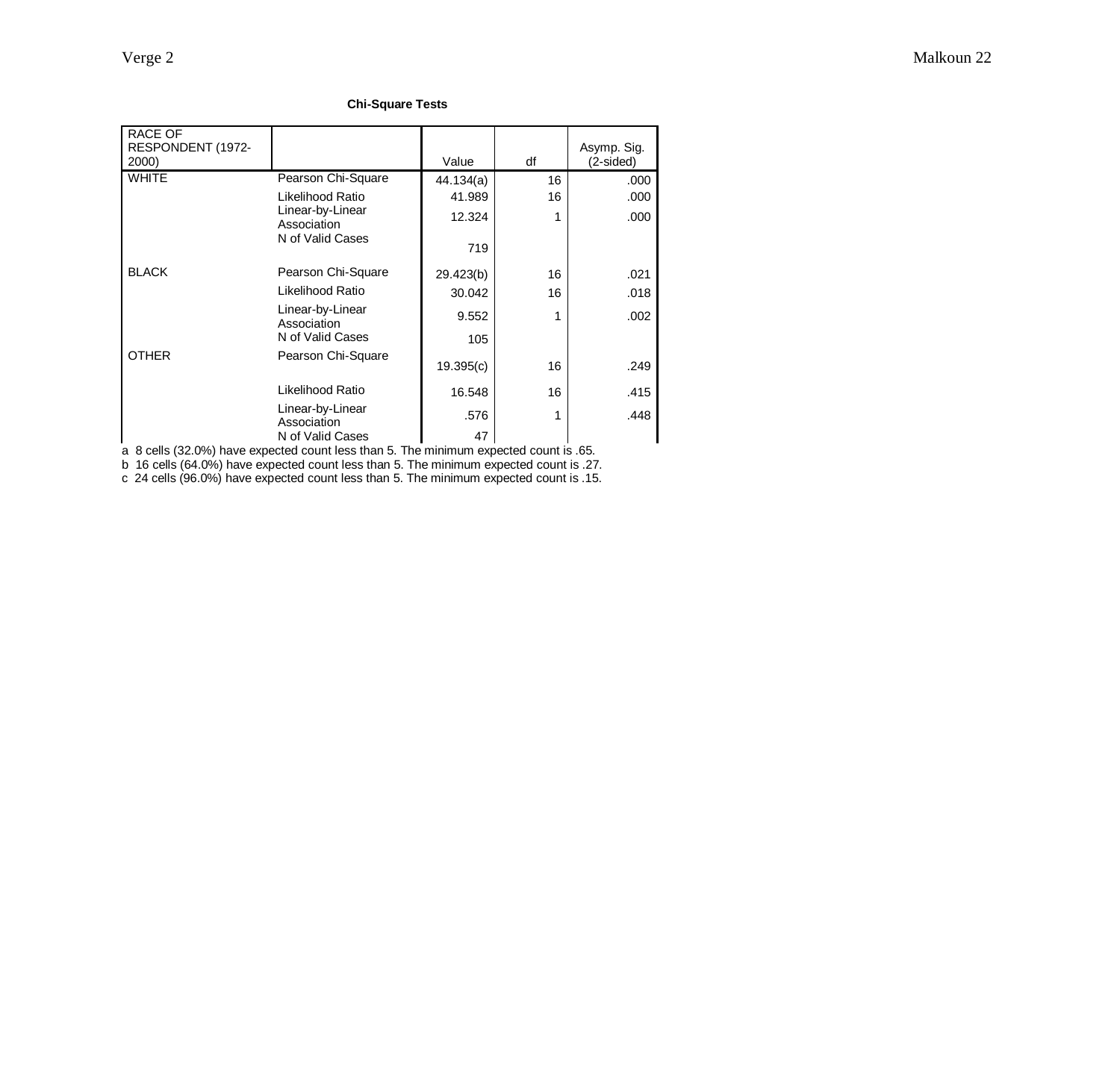#### Appendix F:

## **DON'T HAVE ANY SAY ABOUT WHAT THE GOVERNMENT DOES \* ED2 \* RACE OF RESPONDENT (1972-2000) Crosstabulation**

| <b>RACE OF</b><br><b>RESPONDENT</b><br>$(1972 - 2000)$ |                                                                                 | ED <sub>2</sub>                      |              |                         |                        |              |                     |                      |        |
|--------------------------------------------------------|---------------------------------------------------------------------------------|--------------------------------------|--------------|-------------------------|------------------------|--------------|---------------------|----------------------|--------|
|                                                        |                                                                                 |                                      |              | less than<br>highschool | finished<br>highschool | some college | finished<br>college | more than<br>college | Total  |
| <b>WHITE</b>                                           | <b>DON'T HAVE ANY</b><br><b>SAY ABOUT WHAT</b><br>THE GOVERNMENT<br><b>DOES</b> | <b>STRONGLY AGREE</b>                | Count        | 40                      | 66                     | 52           | 3                   | 13                   | 174    |
|                                                        |                                                                                 |                                      | % within ED2 | 25.2%                   | 20.8%                  | 11.9%        | 6.8%                | 14.0%                | 16.6%  |
|                                                        |                                                                                 | AGREE                                | Count        | 58                      | 113                    | 126          | 7                   | 19                   | 323    |
|                                                        |                                                                                 |                                      | % within ED2 | 36.5%                   | 35.6%                  | 28.8%        | 15.9%               | 20.4%                | 30.8%  |
|                                                        |                                                                                 | NEITHER AGREE<br><b>NOR DISAGREE</b> | Count        | 22                      | 48                     | 64           | 9                   | 12                   | 155    |
|                                                        |                                                                                 |                                      | % within ED2 | 13.8%                   | 15.1%                  | 14.6%        | 20.5%               | 12.9%                | 14.8%  |
|                                                        |                                                                                 | <b>DISAGREE</b>                      | Count        | 34                      | 73                     | 154          | 22                  | 39                   | 322    |
|                                                        |                                                                                 |                                      | % within ED2 | 21.4%                   | 23.0%                  | 35.2%        | 50.0%               | 41.9%                | 30.7%  |
|                                                        |                                                                                 | <b>STRONGLY</b><br><b>DISAGREE</b>   | Count        | 5                       | 17                     | 41           | 3                   | 10                   | 76     |
|                                                        |                                                                                 |                                      | % within ED2 | 3.1%                    | 5.4%                   | 9.4%         | 6.8%                | 10.8%                | 7.2%   |
|                                                        | Total                                                                           |                                      | Count        | 159                     | 317                    | 437          | 44                  | 93                   | 1050   |
|                                                        |                                                                                 |                                      | % within ED2 | 100.0%                  | 100.0%                 | 100.0%       | 100.0%              | 100.0%               | 100.0% |
| <b>BLACK</b>                                           | DON'T HAVE ANY<br><b>SAY ABOUT WHAT</b><br>THE GOVERNMENT<br><b>DOES</b>        | STRONGLY AGREE                       | Count        | 8                       | 15                     | 9            | 0                   |                      | 33     |
|                                                        |                                                                                 |                                      | % within ED2 | 19.0%                   | 27.8%                  | 14.3%        | .0%                 | 12.5%                | 19.5%  |
|                                                        |                                                                                 | <b>AGREE</b>                         | Count        | 16                      | 12                     | 19           | 1                   | -1                   | 49     |
|                                                        |                                                                                 |                                      | % within ED2 | 38.1%                   | 22.2%                  | 30.2%        | 50.0%               | 12.5%                | 29.0%  |
|                                                        |                                                                                 | NEITHER AGREE                        | Count        | 8                       | 7                      | 5            | 0                   | $\overline{2}$       | 22     |
|                                                        |                                                                                 | <b>NOR DISAGREE</b>                  | % within ED2 | 19.0%                   | 13.0%                  | 7.9%         | .0%                 | 25.0%                | 13.0%  |
|                                                        |                                                                                 | <b>DISAGREE</b>                      | Count        | 6                       | 14                     | 18           | 1                   |                      | 40     |
|                                                        |                                                                                 |                                      | % within ED2 | 14.3%                   | 25.9%                  | 28.6%        | 50.0%               | 12.5%                | 23.7%  |
|                                                        |                                                                                 | <b>STRONGLY</b>                      | Count        | 4                       | 6                      | 12           | 0                   | 3                    | 25     |
|                                                        |                                                                                 | <b>DISAGREE</b>                      | % within ED2 | 9.5%                    | 11.1%                  | 19.0%        | .0%                 | 37.5%                | 14.8%  |
|                                                        | Total                                                                           |                                      | Count        | 42                      | 54                     | 63           | 2                   | 8                    | 169    |
|                                                        |                                                                                 |                                      | % within ED2 | 100.0%                  | 100.0%                 | 100.0%       | 100.0%              | 100.0%               | 100.0% |
| OTHER                                                  | <b>DON'T HAVE ANY</b><br>SAY ABOUT WHAT<br>THE GOVERNMENT<br><b>DOES</b>        | <b>STRONGLY AGREE</b>                | Count        |                         |                        |              |                     |                      |        |
|                                                        |                                                                                 |                                      |              | 4                       | 3                      | 3            | $\mathbf{1}$        | 1                    | 12     |
|                                                        |                                                                                 |                                      | % within ED2 | 33.3%                   | 20.0%                  | 11.5%        | 50.0%               | 7.7%                 | 17.6%  |
|                                                        |                                                                                 | AGREE                                | Count        | 4                       | 6                      | 6            | $\mathbf{1}$        | 3                    | 20     |
|                                                        |                                                                                 |                                      | % within ED2 | 33.3%                   | 40.0%                  | 23.1%        | 50.0%               | 23.1%                | 29.4%  |
|                                                        |                                                                                 | NEITHER AGREE                        | Count        | 2                       | 3                      | 6            | 0                   |                      | 12     |
|                                                        |                                                                                 | <b>NOR DISAGREE</b>                  | % within ED2 | 16.7%                   | 20.0%                  | 23.1%        | .0%                 | 7.7%                 | 17.6%  |
|                                                        |                                                                                 | <b>DISAGREE</b>                      | Count        | 2                       | 2                      | 7            | 0                   | 4                    | 15     |
|                                                        |                                                                                 |                                      | % within ED2 | 16.7%                   | 13.3%                  | 26.9%        | .0%                 | 30.8%                | 22.1%  |
|                                                        |                                                                                 | <b>STRONGLY</b>                      | Count        | 0                       | -1                     | 4            | 0                   | 4                    | 9      |
|                                                        |                                                                                 | <b>DISAGREE</b>                      | % within ED2 | .0%                     | 6.7%                   | 15.4%        | .0%                 | 30.8%                | 13.2%  |